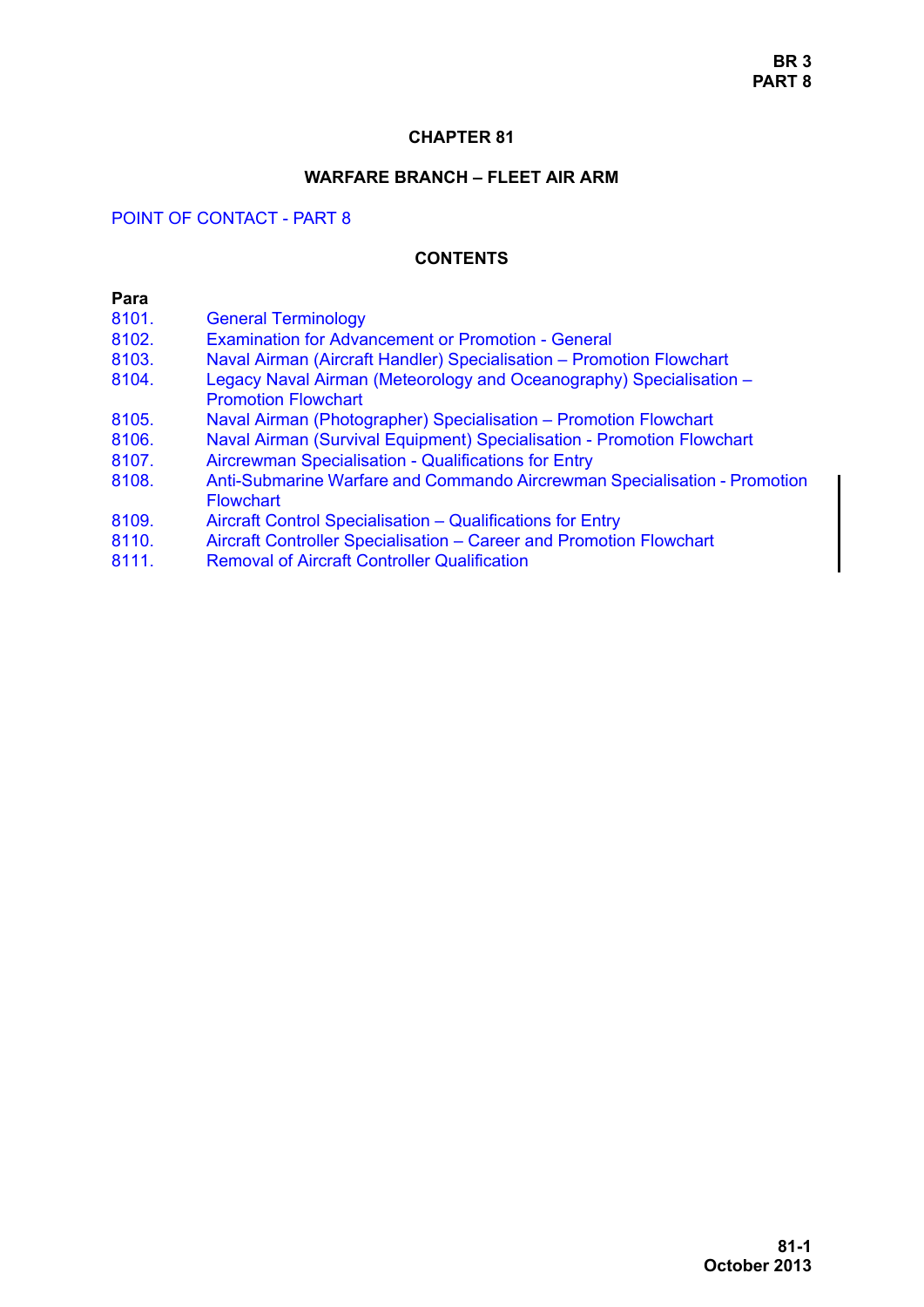## **CHAPTER 81**

## **WARFARE BRANCH – FLEET AIR ARM**

### <span id="page-1-0"></span>**8101. General Terminology**

a. Naval Airman entrants will be required to qualify in Aircraft Handling (AH), Aircraft Controller (AC) or Survival Equipment (SE) specialisations. Candidates for the Photographer and Aircrewman specialisations are recruited from within and therefore can be selected from any branch including Royal Marines (Aircrewman will become a Direct Entry Branch from January 2014). SE ratings, whilst considered to be part of the Warfare FAA branch, are managed by NPT(E) AE Branch Manager. Similarly as the NA(METOC) specialisation has been superseded by the OM(HM) specialisation, branch management for legacy NA(METOC)s is undertaken by the GS Warfare Branch Manager – see Chapter 77.

b. For the purposes of this Chapter, Airman and Aircrewman refer to both male and female ratings.

### <span id="page-1-1"></span>**8102. Examination for Advancement or Promotion - General**

a. **Recommendations**. All recommendations for advancement/promotion, examination or course are to be made with due regard to the conditions in Para 6901.

b. **Application for Examination**. Application is to be made according to Para 6914.

c. **Examinations.** The types of examination used in the Air categories are as follows:

(1) Professional Qualifying Examinations (PQE) - set and marked by the Specialist Schools.

- (2) Provisional Examinations (PE) set and marked by the Specialist Schools.
- (3) Local conducted by officers of the rating's own ship or squadron.

The general rules for examinations, including failures and refusal to take a Qualifying Course or Examination, are given in Para 6911 to Para 6914 and Lead School publications and apply to all examinations in the Fleet Air Arm (non-Air Engineering).

d. PE and PQE dates are published by DIN or RNTM.

e. Detailed instructions on the regulations and assessments within the NA(SE) specialisation are contained in the Manual of Naval Air Engineering Training (MNAET).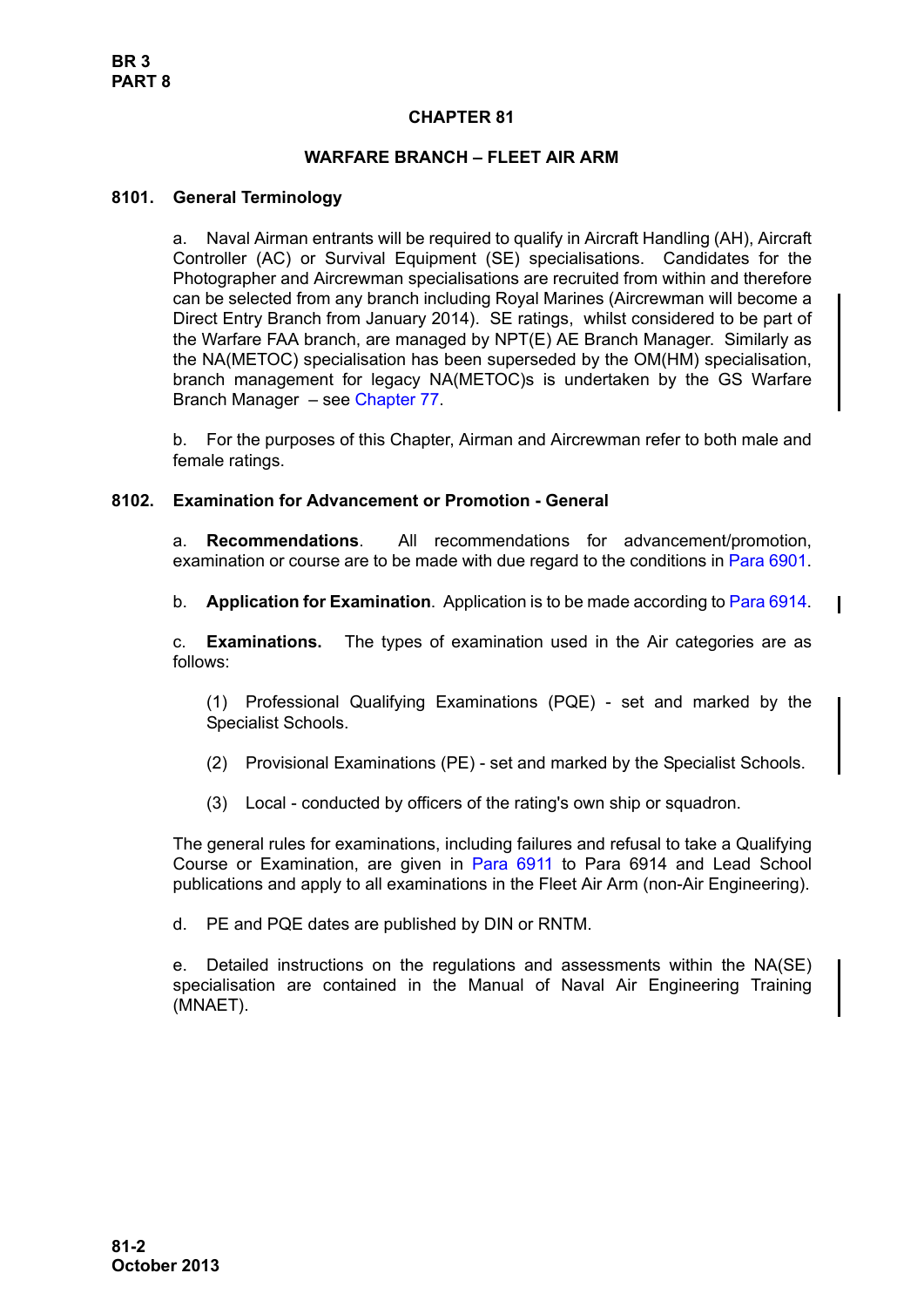## <span id="page-2-0"></span>**8103. Naval Airman (Aircraft Handler) Specialisation – Promotion Flowchart**

New Entry: Up to 37 years. (see [Note 1](#page-4-0))

#### **NAVAL AIRMAN 2**

#### **Naval Airman 1 – Advancement Criteria**

- a. Pass Naval Airman Qualifying Course (Phase 2a Training). (1)(2)(3)
- b. Completed OJT TB achieved OPS as NA(AH) (4) to be awarded JPA competence 'Professional|OPS for NA(AH) UQ50|Navy

c. In date for Royal Naval Fitness Test (RNFT) or waiver obtained on date due advancement; recorded under JPA competency 'CMS|Fitness Test|Navy|'.

- d. At least 6 months since last Career Check (if any) on date due advancement.
- e. Awarded NA(AH)1 Badge (One Star Badge).Achieved NAMET 7:7.



### **Leading Airman (AH) – Pre-Selection Requirements**

a. Achieved minimum NAMET 5:5 or Level 1 Functional Skills (or equivalent) in English and Mathematics at Common Reporting Date (CRD) and recorded on JPA with the appropriate competence. To be educationally qualified for promotion (EFP) in accordance with [Para 9640](#page-34-0) and the competence "Educational|RN/RM QELH/ Cpl|Navy|" recorded on JPA.

b. Minimum of 18 months' seniority as NA(AH)1 12 months prior to Common Promotion Date (CPD) (Para 6703 b sub para (3)).

c. Serving on FC/OE1 or EC/2OE that expires after the nominated CPD (Para 6703  $b$  sub para  $(7)$ ).

d. Recommended for promotion on Appraisal Report at CRD. (11)

e. In date RNFT or waiver obtained at CRD; recorded as JPA competency 'CMS|Fitness Test|Navy|'. (12)

### **Leading Airman (AH) – Pre-Promotion Requirements**

f. Passed Leading Airman Qualifying Course. (7)(10).

g. Leading Rates Leadership Course (LRLC) completed and recorded as JPA competency 'Miscellaneous|Leading Rates Leadership Course (RNLA 102)|Navy|'. (14)

h. In date RNFT or waiver obtained at nominated CPD; recorded as JPA competency 'CMS|Fitness Test|Navy|'. (13)

i. At least 6 months since last career check (if any) on nominated CPD or date due promotion (if later).

#### Promoted to **LEADING AIRMAN (AH)**

### **Petty Officer Airman (AH) – Pre-Selection Requirements**

- a. Passed PE for POA(AH) (5)
- b. Minimum of one year's seniority as a LA(AH) 12 months prior to the CPD.
- c. Serving on FC/OE1 or EC/2OE that expires after the nominated CPD.
- d. Recommended for selection on Appraisal Report at CRD (11).

e. In date RNFT or waiver obtained at CRD; recorded as JPA competency 'CMS|Fitness Test|Navy|'. (12)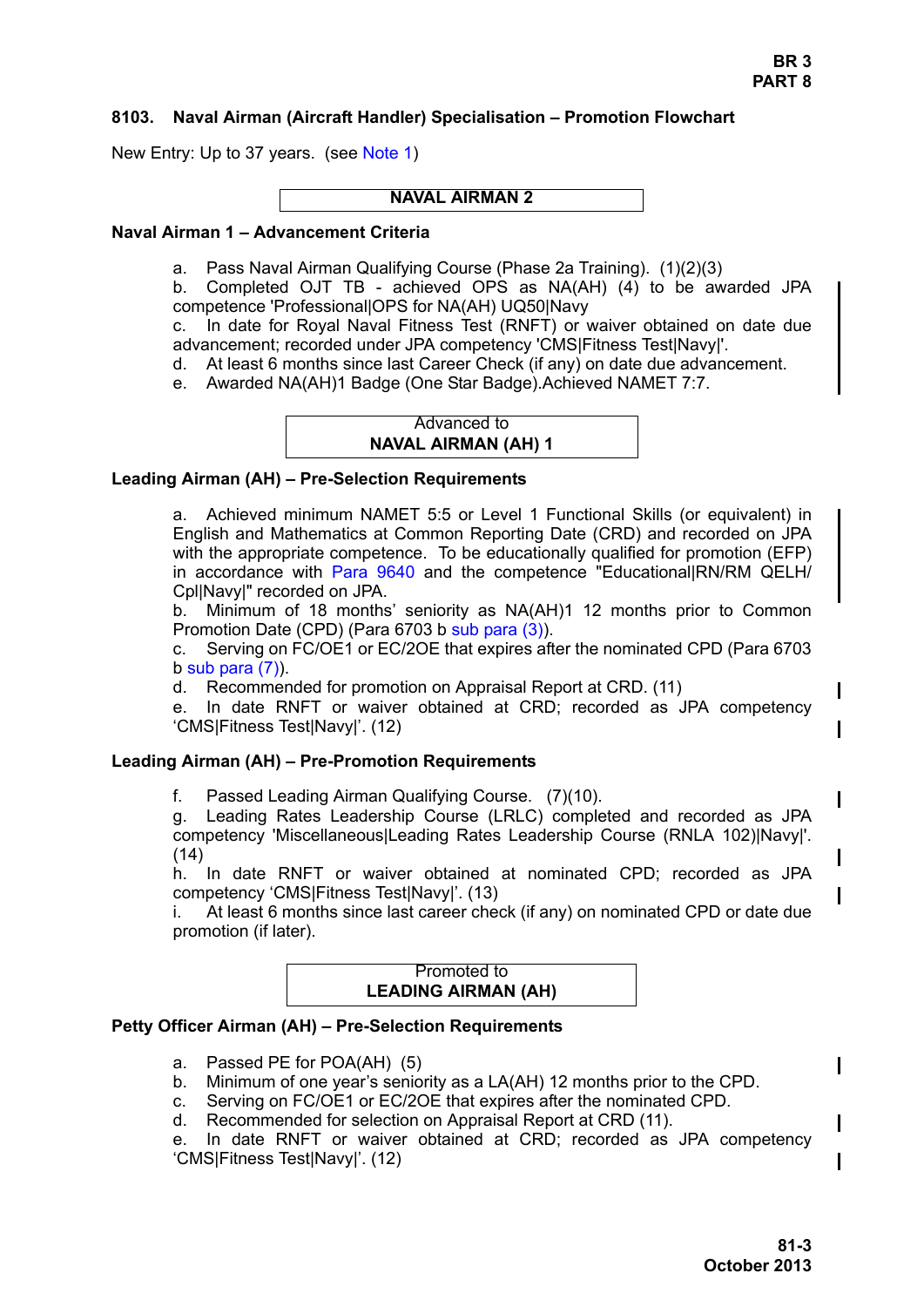f Achieved minimum Level 2 Functional Skills (or equivalent) in English and Mathematics at CRD and recorded on JPA with the appropriate competence. To be EFP in accordance with [Para 9640](#page-34-0) and the competence "Educational|RN/RM QEPO/ Sgt|Navy|" recorded on JPA.

# **Petty Officer Airman (AH) – Pre-Promotion Requirements**

f. Passed PO Qualifying Course. (8)(12)

g. Senior Rates Leadership Course (SRLC) completed and recorded as JPA competency 'Miscellaneous|Senior Rates Leadership Course (RNLA 103)|Navy|'. (14) h. In date RNFT or waiver obtained at nominated CPD (or when eligible for promotion (if later)); recorded as JPA competency 'CMS|Fitness Test|Navy|'. (13) i. At least 6 months since last career check (if any) on nominated CPD or date due promotion (if later).

> Promoted to **PETTY OFFICER AIRMAN (AH)**

# **Chief Petty Officer Airman (AH) – Pre-Selection Requirements**

- a. Minimum of 3 years' seniority as PO Airman (AH) 12 months prior to the CPD.
- b. Serving on FC/OE1 or EC/2OE that expires after the nominated CPD.

c. Senior Rates Leadership Course (SRLC) completed and recorded as JPA competency 'Miscellaneous|Senior Rates Leadership Course (RNLA 103)|Navy|'

d. Recommended for promotion on Appraisal Report at CRD.

e. In date RNFT or waiver obtained at CRD; recorded as JPA competency 'CMS|Fitness Test|Navy|'. (12)

# **Chief Petty Officer Airman (AH) – Pre-Promotion Requirements**

f. In date RNFT or waiver obtained at nominated CPD (or when eligible for promotion (if later)); recorded as JPA competency 'CMS|Fitness Test|Navy|'.(13) g. At least 6 months since last career check (if any) on nominated CPD or date due promotion (if later).

> Promoted to **CHIEF PETTY OFFICER AIRMAN (AH)**

# **Warrant Officer 1 – Pre-Selection Requirements**

a. Minimum of 3 years' seniority as a CPO 12 months prior to the CPD.

b. To be EFP in accordance with [Para 9642.](#page-35-0) Must have achieved minimum Level 2 Functional Skills (or equivalent) in English and Mathematics and the appropriate competence recorded on JPA.

c. Serving on FC/OE1 or EC/2OE that expires after the nominated CPD.

d. Recommended for promotion on Appraisal Report at CRD.

e. In date RNFT or waiver obtained at CRD; recorded as JPA competency 'CMS|Fitness Test|Navy|'. (12)

# **Warrant Officer 1 – Pre-Promotion Requirements**

f. In date RNFT or waiver obtained at nominated CPD (or when eligible for promotion (if later)); recorded as JPA competency 'CMS|Fitness Test|Navy|'. (13)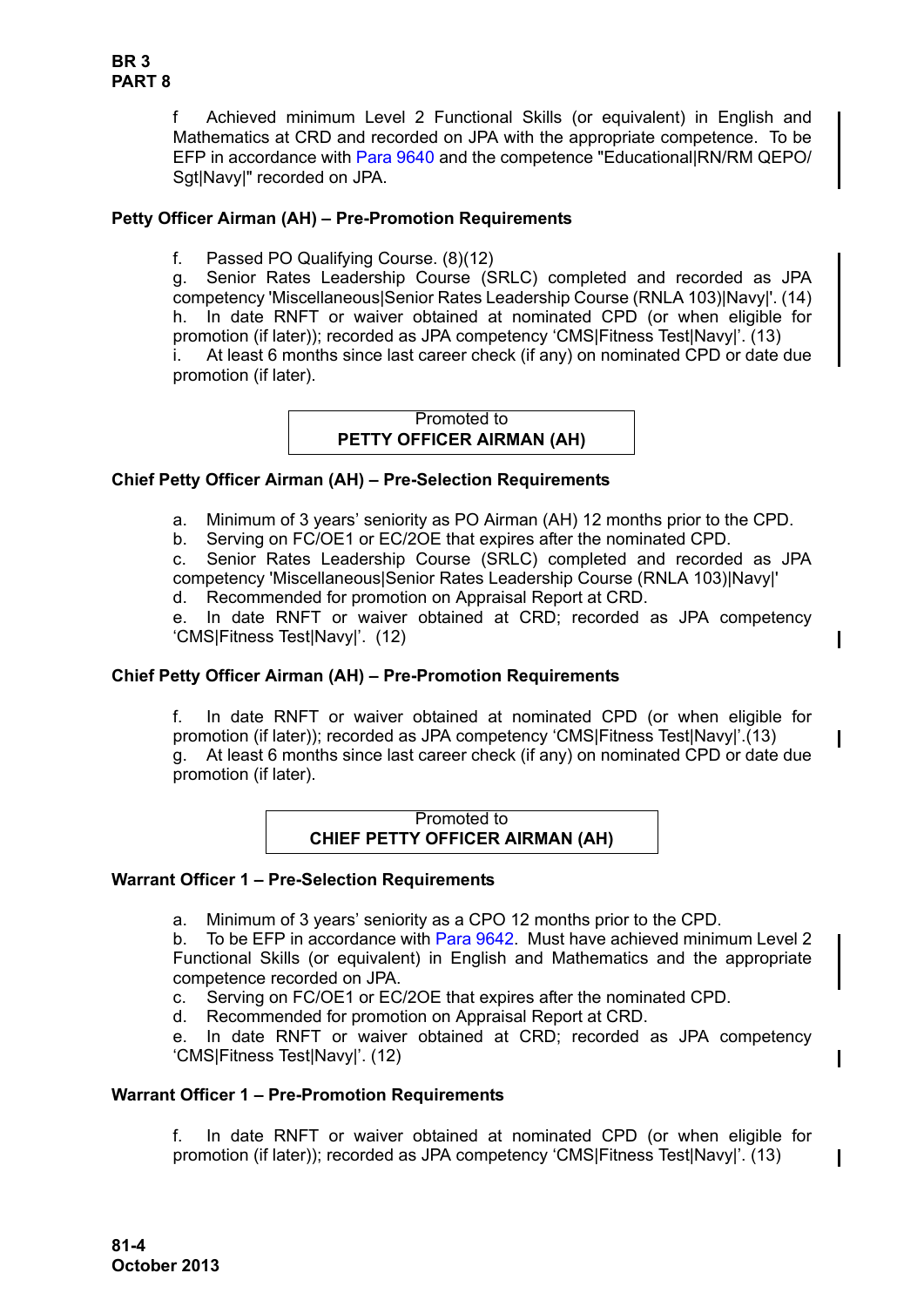g. At least 6 months since last career check (if any) on nominated CPD or date due promotion (if later).

h. Satisfy terms of Assignment Order issued by Promotion Authority.



## *Notes:*

<span id="page-4-0"></span>*1. Ratings entering the Fleet Air Arm in the Naval Airman (AH) specialisation enter as a Naval Airman 2. They undergo Phase 1 New Entry training at HMS RALEIGH and are then assigned to Naval Airman Qualifying Course (NAQC) at the RN School of Flight Deck Operations (RNSFDO), RNAS CULDROSE.*

*2. Although included within the NA(AH) Phase 2 syllabus, the completion of Outdoor Leadership Training (OLT), NBCD 23 First Aid Level 2 and Category B Driver Training are not mandatory pass elements.*

*3. Ratings who fail NAQC may be 'back-classed' or, unless willing to transfer to another specialisation under existing regulations, will normally be recommended for discharge Unsuitable During Training (DUDT) by the Commanding Officer RNAS CULDROSE.*

# *Instructions for completion of NA(AH) Task Book*

*4. The NA(AH) Task Book is issued to ratings on completion of NAQC. The purpose of the NA(AH) Task Book is to detail the On-Job Training (OJT) requirements to develop the individual from Training Performance Standard (TPS), completion of this Task Book will result in the rating achieving OPS and consequently being rated NA(AH)1.*

### *Aircraft Handler Provisional Examinations (PE)*

*5. The PE for POA(AH) may be taken at any time by confirmed Leading Hands (or, post the CPD for which selected, by those who have completed pre-promotion training but have yet to be promoted for reasons shown at Para 6716 sub para c), provided that the rating's Commanding Officer considers that the candidate is adequately prepared for the Petty Officer (AH) Qualifying Course (PO(AH)QC) and has the potential for future promotion to Petty Officer. Applications for the examination should be forwarded to the Commanding Officer, RNSFDO, Helston, Cornwall, TR12 7RH, on Form S442 in duplicate. Examination papers will be forwarded to the candidate's ship or establishment and completed papers should be returned without delay. CO RNSFDO will inform Commanding Officers and Navy Command/ Commodore Naval Personnel (CNPers) of results.*

# *Aircraft Handler Qualifying Courses*

*6. LA(AH) Qualifying Course (LAQC). Ratings selected by the LA (AH) Promotion Board will be assigned to LAQC by the Aircraft Handler Career Manager. Candidates assigned to LAQC will be sent a pre-course study CD, and will be examined on arrival using the content of the pack to confirm their training standard. This is a formally assessed examination; an initial failure will attract a Formal Caution, any student subsequently failing the re-sit will be deemed to have failed LAQC, be de-selected and returned to unit.*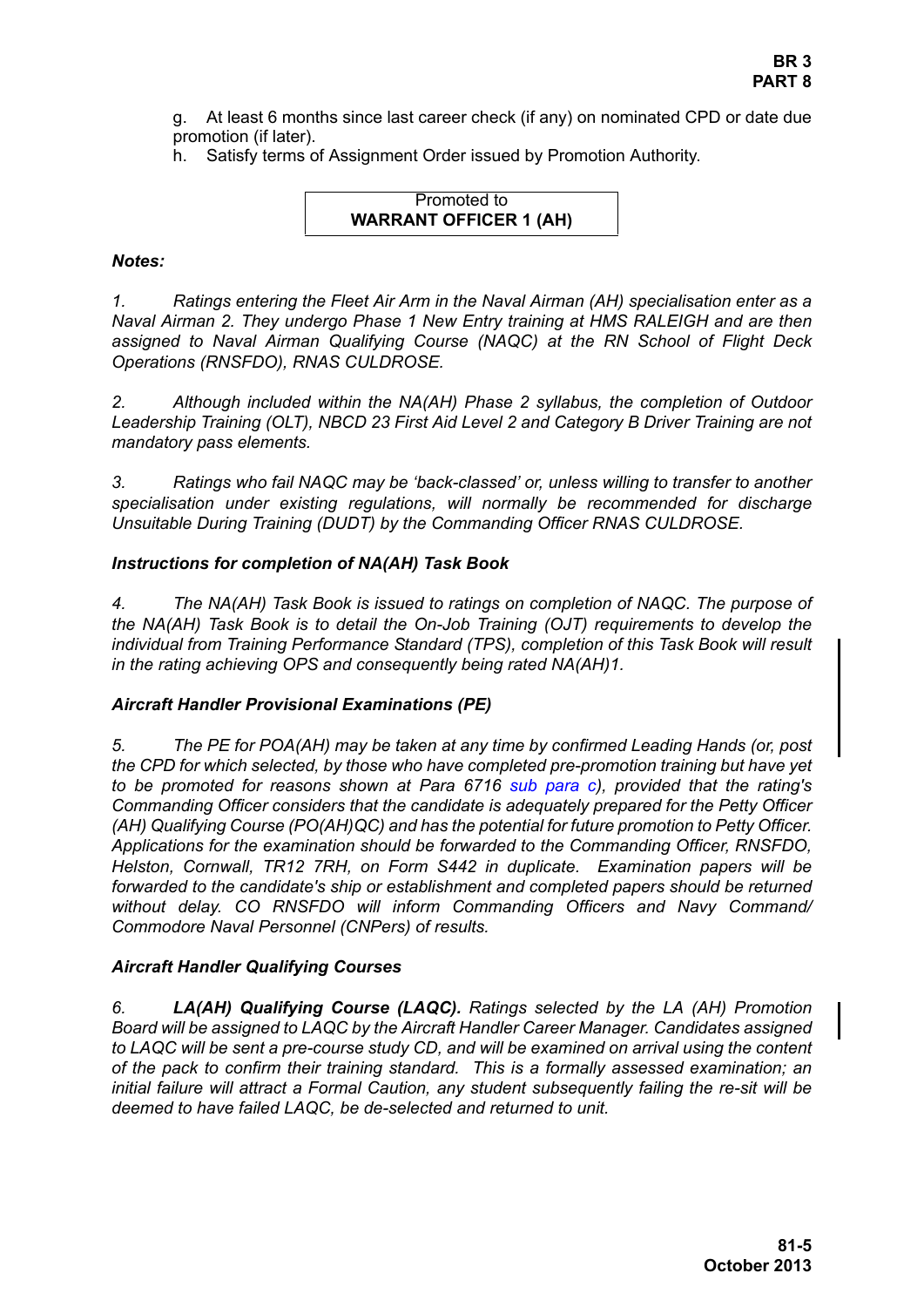### **BR 3 PART 8**

*7. Ratings nominated to attend Leading Rates Leadership Course (LRLC) within three months of completion of LAQC are to ensure that all LRLC pre-requisites have been accomplished (i.e. medical examination and fitness test completed). The LAQC syllabus does not allow time to be released from training to undertake these requirements.*

*8. POA(AH) Qualifying Course (POQC). Ratings selected by the POA(AH) Promotion Board will be assigned to POQC by the Aircraft Handler Career Manager.* 

*9. Ratings nominated to attend Senior Rates Leadership Course (SRLC) within three months of completion of POQC are to ensure that all SRLC pre-requisites have been accomplished (i.e. medical examination and fitness test completed). The POQC syllabus does not allow time to be released from training to undertake these requirements.*

*10. Failure of LAQC/POQC. LAQC and POQC assessment takes the form of theoretical examination and practical assessment. Ratings must achieve a pass in all phase examinations and assessments to successfully complete the courses. Failure of LAQC or POQC will attract the penalties detailed in Para 6912.* 

*11. Recommendation. Awarded 'Exceptional', 'High' or 'Yes' recommendation for 'Promotion - 1 Rank Up' on SJAR by final RO. Where an otherwise fully eligible candidate has received an SJAR assessment of 'Insufficient Knowledge' at last report, presentation before the next Board will be determined by the Promotion Section using the previous report recommendation.* 

*12. RNFT (at CRD). Ratings are to be in date RNFT or in possession of either a permanent medical exemption as issued by a Naval Service Medical Board of Survey (NSMBOS) or temporary exemption (as issued by the Commanding Officer) on the appropriate CRD. See Para 6720.*

*13. RNFT (at CPD). Ratings are to be in date RNFT or in possession of either a permanent medical exemption as issued by a NSMBOS or temporary exemption (as issued by the Commanding Officer) on the appropriate CPD (or later). See Para 6720.*

*14. Failure to complete Professional and/or Leadership Course. Refer to Para 6716 for rules on the impact on a rating's promotion if he/she fails to complete PQC and/or LRLC/ SRLC before CPD or within 12 months of CPD as a result of service reasons, non-service reasons (outwith control) or non-service reasons (within control).*

# <span id="page-5-0"></span>**8104. Legacy Naval Airman (Meteorology and Oceanography) Specialisation – Promotion Flowchart**

**NAVAL AIRMAN (METOC) 1** 

# **Leading Airman (METOC) – Pre-Selection Requirements**

- a. Complete LS(HM)(M) Task Book.
- b. Serving on FC/OE1 or EC/2OE that expires after the CPD (Para 6703 b sub para  $(7)$ ).

c. 6 months' sea service as AB1 at CRD. Recorded as JPA competency 'CMS|12 Months Sea Time AB|Navy|'

d. Recommended for promotion on Appraisal Report at CRD.

e. In date RNFT or waiver obtained at SED; recorded as JPA competency 'CMS|Fitness Test|Navy|'. (7)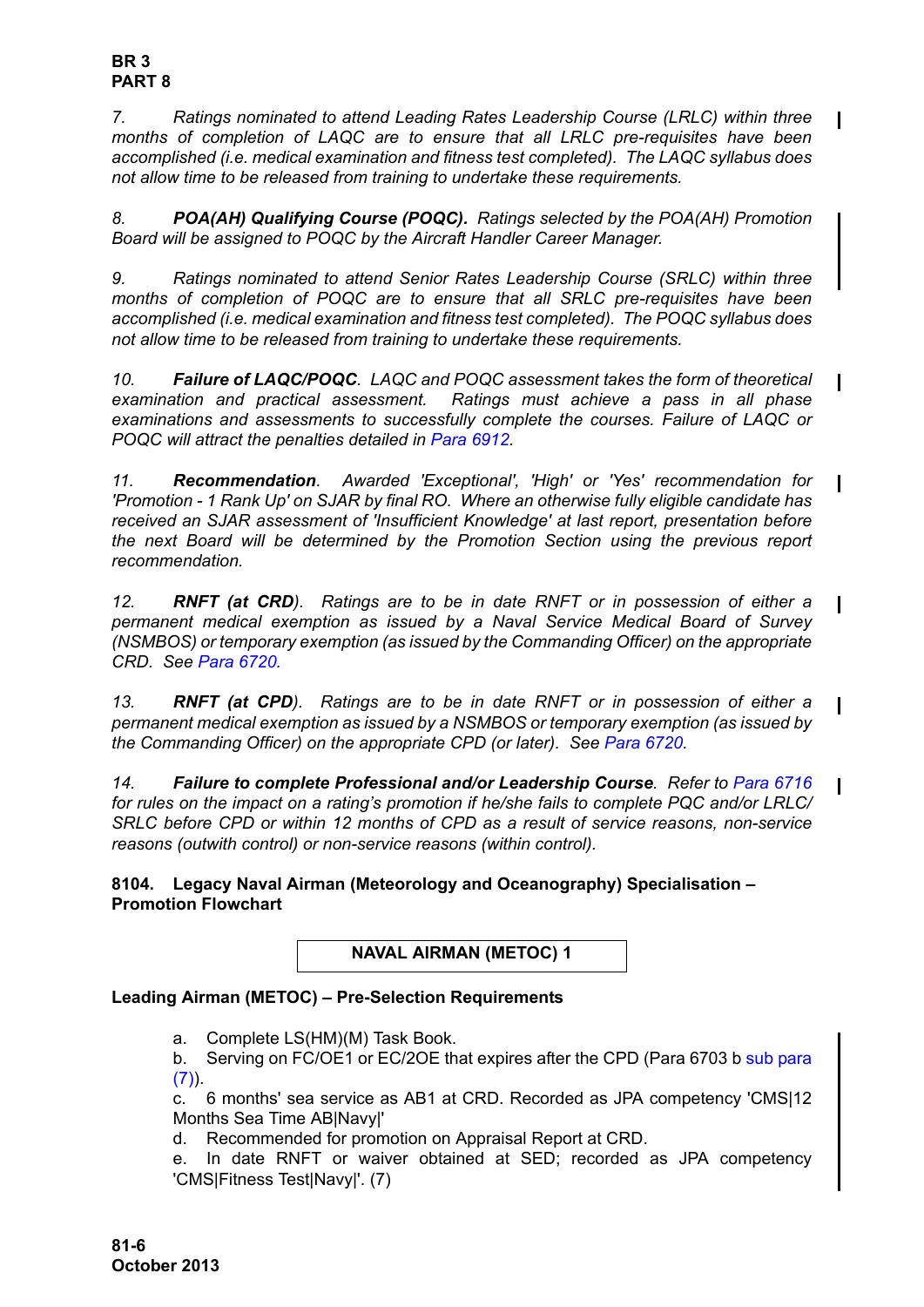### **Leading Airman (METOC) – Pre-Promotion Requirements**

f. Passed LS(HM)(M) PQC by CPD+12 months (awarded 2-star specialisation badge). (7)).

g. LRLC completed and recorded as JPA competency 'Miscellaneous|Leading Rates Leadership Course (RNLA 102)|Navy|'. (9)

h. Achieved minimum NAMET 5:5 or Level 1 Functional Skills (or equivalent) in English and Mathematics and recorded on JPA with the appropriate competence. To be educationally qualified for promotion (EFP) in accordance with [Para 9640](#page-34-0) and the competence "Educational|RN/RM QELH/Cpl|Navy|" recorded on JPA. (2)

i. In date RNFT or waiver obtained at CPD (or when eligible for promotion (if later)); recorded as JPA competency 'CMS|Fitness Test|Navy|'. (8)

j. At least 6 months since last career check (if any) on CPD or date due promotion (if later).

k. In date Annual OPS Check recorded as JPA competency 'CMS|Annual OPS Check AB1|Navy|'. (3)

### Promoted to **LEADING AIRMAN (METOC)**

### **Petty Officer Airman (METOC) – Pre-Selection Requirements**

a. Completed LS(HM)(M) OJT TB. Achieved OPS as Leading Airman (METOC). OPS is to be recorded under 'Professional|OPS for LA(METOC)|Navy|' (3, 4)

b. Serving on FC/OE1 or EC/2OE that expires after the CPD.

c. Recommended for promotion on Appraisal Report at CRD.

d. In date RNFT or waiver obtained at CRD; recorded as JPA competency 'CMS|Fitness Test|Navy|'. (7)

### **Petty Officer Airman (METOC) – Pre-Promotion Requirements**

e. 6 months' sea service as LH at CPD Recorded as JPA competency 'CMS|12 Months Sea Time LH|Navy|'.

f. Passed PO(HM)(M) PQC by CPD+12 months (awarded PO specialisation badge (Crown)). (7)(9)

g. Senior Rates Leadership Course (SRLC) completed and recorded as JPA competency 'Miscellaneous|Senior Rates Leadership Course (RNLA 103)|Navy|'. (9) h. Achieved minimum Level 2 Functional Skills (or equivalent) in English and Mathematics and recorded on JPA with the appropriate competence. To be EFP in accordance with [Para 9640](#page-34-0) and the competence "Educational|RN/RM QEPO/ SgtINavyl" recorded on JPA. (2)

i. In date RNFT or waiver obtained at nominated CPD (or when eligible for promotion (if later)); recorded as JPA competency 'CMS|Fitness Test|Navy|'.(8)

j. At least 6 months since last career check (if any) on nominated CPD or date due promotion (if later).

k. In date Annual OPS Check recorded as JPA competency 'CMS|Annual OPS Check LH|Navy|'.(3)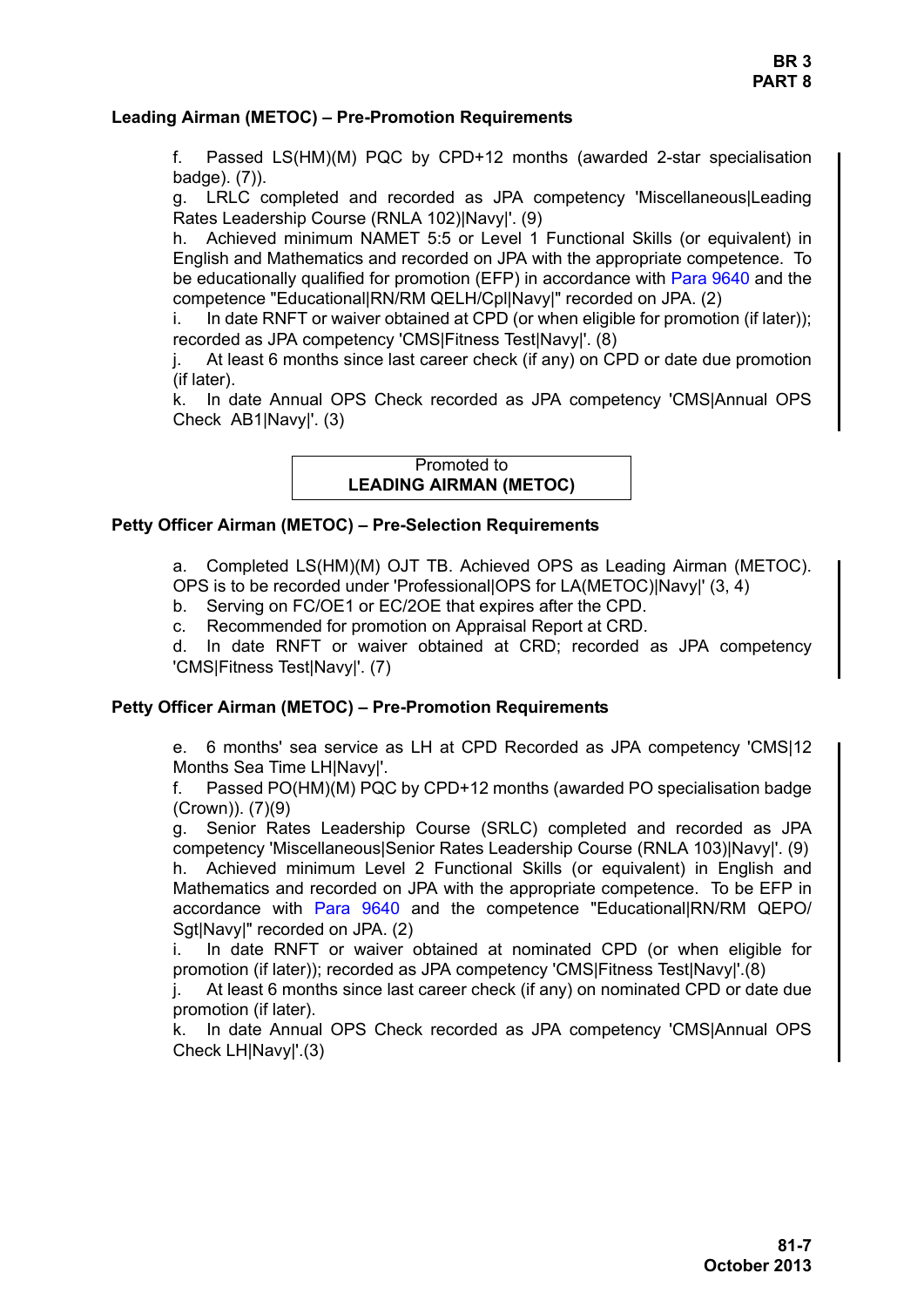## Promoted to **PETTY OFFICER AIRMAN (METOC)**

## **Chief Petty Officer Airman (METOC) – Pre-Selection Requirements**

a. Achieved OPS as PO(HM)(M); recorded as JPA competency 'Professional|OPS for PO LQ30|Navy|'.

- b. Minimum of 3 years' seniority as a PO 12 months prior to CPD.
- c. Serving on FC/OE1 or EC/2OE that expires after the nominated CPD.
- d. Recommended for promotion on Appraisal Report at CRD.

e. In date RNFT or waiver obtained at Common Reporting Date (CRD); recorded as JPA competency 'CMS|Fitness Test|Navy|'. (7)

f. Senior Rates Leadership Course (SRLC) completed and recorded as JPA competency 'Miscellaneous|Senior Rates Leadership Course (RNLA 103)|Navy|'.

# **Chief Petty Officer Airman (METOC) – Pre-Promotion Requirements**

g. In date RNFT or waiver obtained at nominated CPD (or when eligible for promotion (if later)); recorded as JPA competency 'CMS|Fitness Test|Navy|'. (8)

h. At least 6 months since last career check (if any) on CPD or date due promotion (if later).

i. Passed CPO (HM)(M) PQC by CPD+12 months. Promoted to ACPO(HM)(M). (6)

#### Promoted to **CHIEF PETTY OFFICER AIRMAN (METOC)**

# **Warrant Officer 1 Airman (METOC) – Pre-Selection Requirements**

a. Minimum of 3 years' seniority as CPO Airman (METOC) 12 months prior to CPD.

b. Serving on FC/OE1 or EC/2OE that expires after the nominated CPD.

c. To be EFP in accordance with [Para 9642.](#page-35-0) Must have achieved minimum Level 2 Functional Skills (FS)(or equivalent) in English and Mathematics and the appropriate competence recorded on JPA. (2).

d. Recommended for promotion on Appraisal Report at CRD.

e. In date RNFT or waiver obtained at CRD; recorded as JPA competency 'CMS|Fitness Test|Navy|'. (7)

# **Warrant Officer 1 Airman (METOC) – Pre-Promotion Requirements**

f. In date RNFT or waiver obtained at nominated CPD (or when eligible for promotion (if later)); recorded as JPA competency 'CMS|Fitness Test|Navy|'. (8) g. At least 6 months since last career check (if any) on nominated CPD or date due promotion (if later).

h. Satisfy terms of Assignment Order issued by Promotion Authority.

# Promoted to **WARRANT OFFICER 1 AIRMAN (METOC)**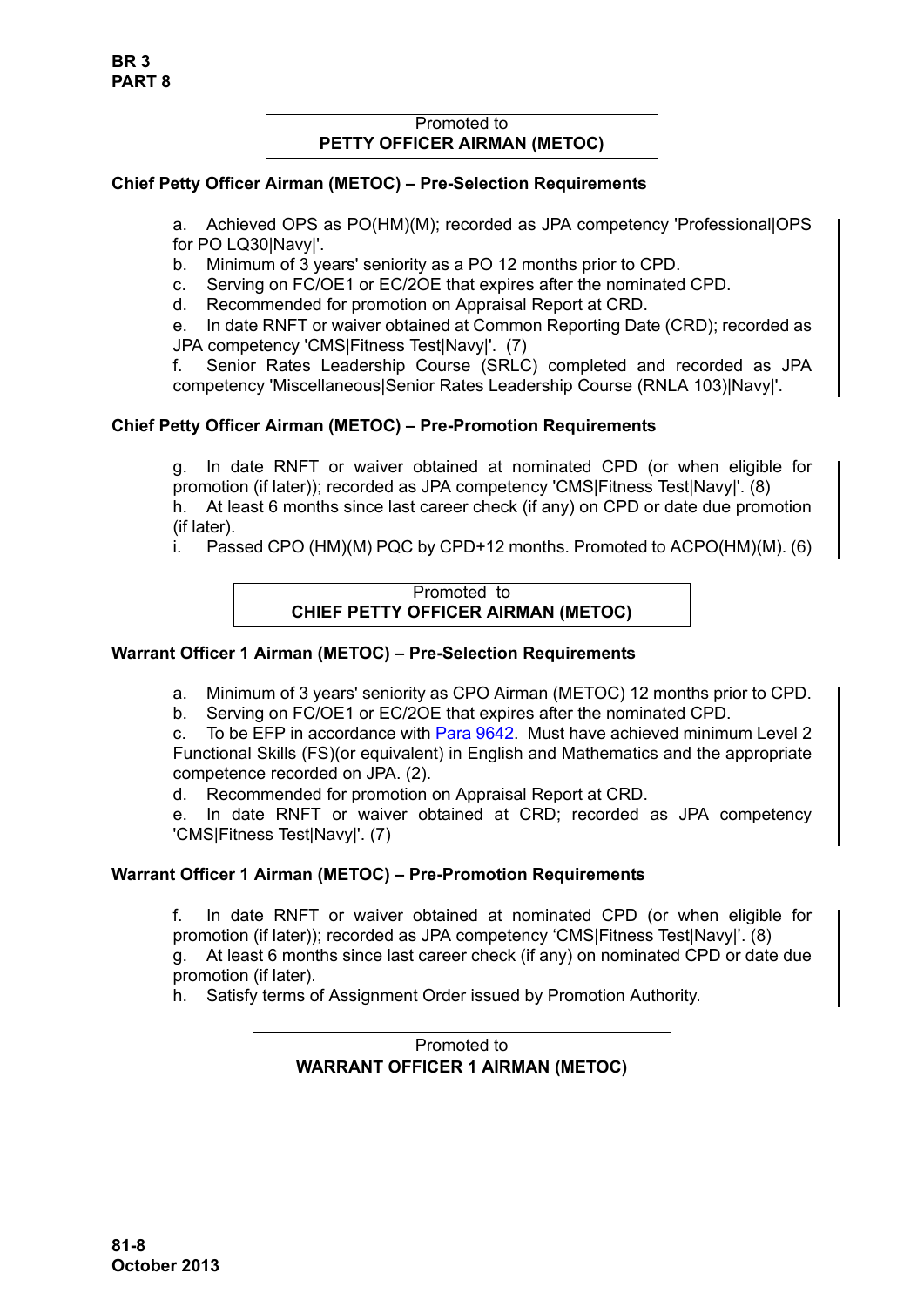# *Notes:*

*1. Employment. Ratings that have successfully completed the Professional Qualifying Course for Leading Airman (METOC) or the former Higher Skills Course at either Leading Airman or PO Airman (METOC) is deemed qualified as an assistant forecaster. Qualified ratings can assist in forecasting duties in accordance with METOC tasks included in Queen Regulations for the Royal Navy (BR 2) under supervision of the METOC Qualified Officer.*

*2. Education For Promotion. A Leading Hand must be educationally qualified to Level 1 Functional Skills and a Petty Officer to Level 2 Functional Skills in English and Mathematics or a suitable equivalent for either or both of these qualifications. See Chapter 96 for further information.* 

# *3. OPS Checks*

a. *Completion of the OJT section of the professional Task Book defines the achievement of OPS. Thereafter, the continued maintenance of OPS (including RNFT) is fundamental to further development and advancement. In order to monitor individual maintenance of OPS, an annual OPS Check has been introduced. The OPS Check is administered by Air Station/Ship's staff and takes the form of a local board based upon a question/task bank maintained by FOST HM. For ABs and LHs who have completed their Professional TB (not CBRNDC), an opportunity for an OPS Check will be scheduled and conducted. For each individual, an OPS Check must be achieved annually, the basic date being the TB completion date. To ensure equity for all, ships are required to schedule an opportunity for OPS Checks every 4 months. The METOC Department Training Co-ordinator will be responsible for scheduling 4 monthly OPS Check opportunities and for ensuring compliance with the annual requirement for every AB and LS via a BU system. Individuals may, however, request an earlier OPS Check by Request Form to their HOD whenever they feel ready to do so. FOST HM will generate and issue a set of questions/tasks (practical demonstration of skills will be included) on 3 fixed dates each year to all ships automatically and to any other units that request them. Actual conduct of the OPS Check will be a matter for onboard management but the result, which must be recorded on JPA, must certify that each individual:*

- *Has been checked and has shown the requisite knowledge laid down in the OPS for the current rate, and*
- *Is in-date for RNFT.*

*b. Prior to Selection Boards, Commanding Officers' will certify achievement by individuals who have met both of the above criteria. Accordingly, two new 'Annual OPS Check' competencies have been created on JPA, namely 'CMS|Annual OPS Check AB1|Navy|' and 'CMS|Annual OPS Check LH|Navy|', each with a Pass, Waiver or Fail category and End Date. For ABs and LHs to be considered for selection for promotion, the appropriate JPA 'Annual OPS Check' field must be entered on and by subsequent CRDs.*

*c. In exceptional circumstances, some individuals may be unable to achieve the mandatory OPS Checks. Where this is the case, the Branch Manager should be consulted for advice.*

*4. Mechanism for Unacceptably Slow Progression. Consideration of the warnings process should be given to those LHs who fail to attain OPS 12 months after completion of Career training due to non-service reasons. The Branch Manager is to be consulted for advice.*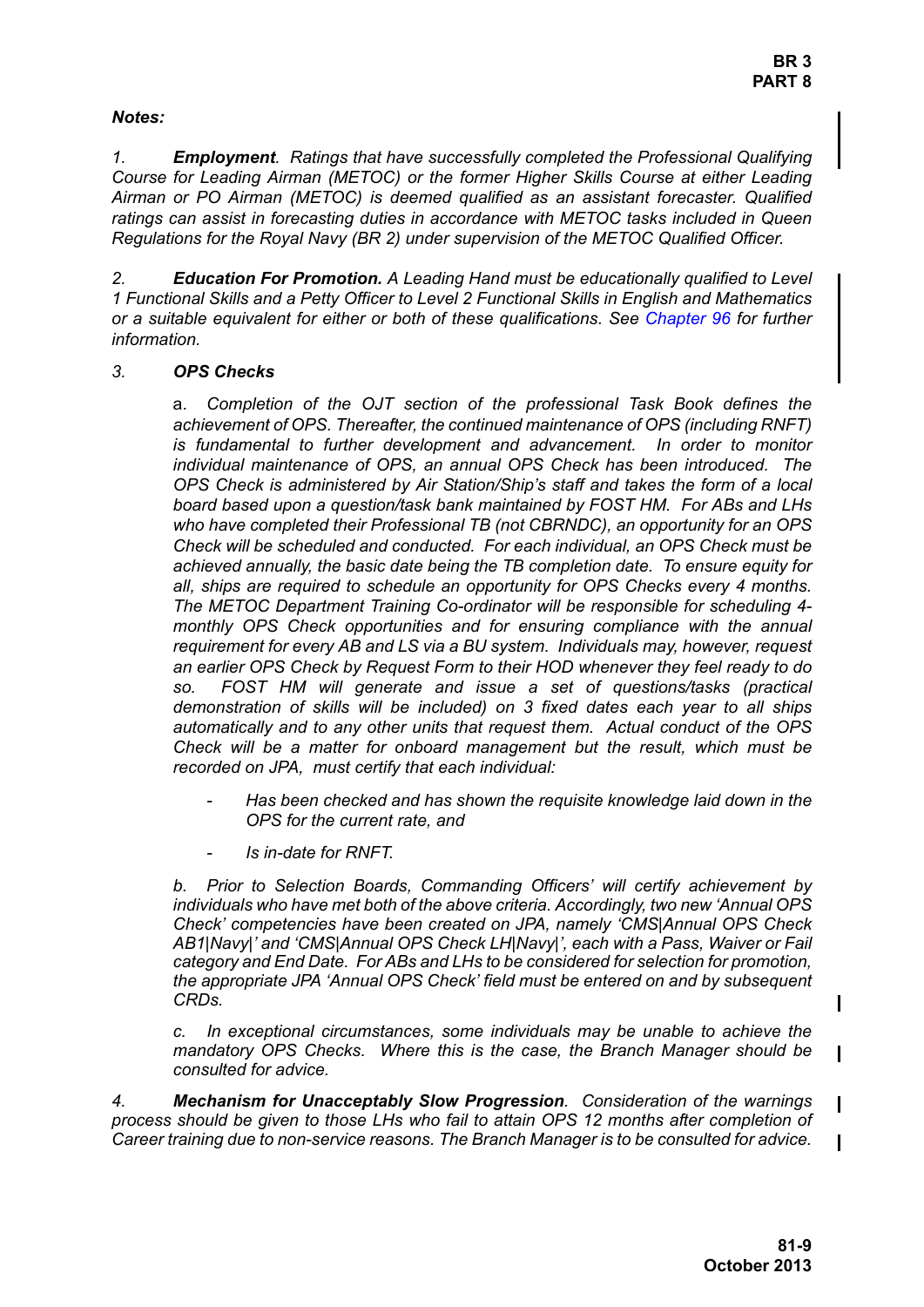*5. Promotion to Leading Airman and Petty Officer. Promotion to Leading Airman and PO is by Selection Board. Selection for promotion will be on merit and to requirement:*

*a. Completion of CBRNDC Task Book. This TB may be issued to a rating at Naval Airman (METOC)1 and can be completed at any time after issue. Although not a requirement for selection, all ratings are to complete this TB before promotion to PO including APO. Ratings that are assigned to an Air Station and cannot be released to complete the AB–LH CBRNDC TB are to sit the CBRNDC Examination (See Para 6904).*

*b. PQC and LRLC/SRLC. The PQC and LRLC/SRLC should normally be undertaken as a package. The Selection Signal will be the trigger for EWOs/WMO/ CNPers to load candidates on the next available PQC/LRLC/SRLC. It will not be possible to achieve this for every individual immediately but priorities must be adjusted to achieve commencement of PQC at least, within 12 months of Selection. On implementation, it is possible that a surge in applications will exceed available places. The Career Manager's judgement will be necessary to manage pinch-points.*

*6. CPO(HM)(M) Qualifying Course. PO Airman (METOC) will normally be rated Acting CPO on successful completion of the CPOQC in order to undertake On Job Training (OJT) in a CPO's position at a Naval Air Station. OJT will normally be conducted using a Task Book. If, subsequently, an individual fails OJT they will be reverted to PO Airman (METOC). Confirmation for all Acting CPOs will be on successful completion of OJT and the achievement of OPS as a CPO Airman (METOC). On completion of the OJT the qualification of forecaster is awarded (JPA Competency FAA|CPO(METOC)-NAS Meteorological Forecasters Course|Navy|).*

*7. RNFT (at CRD). Ratings are to be in date RNFT or in possession of either a permanent medical exemption as issued by a Naval Service Medical Board of Survey (NSMBOS) or temporary exemption (as issued by the Commanding Officer) on the appropriate CRD. See Para 6720.*

*8. RNFT (at CPD). Ratings are to be in date RNFT or in possession of either a permanent medical exemption as issued by a NSMBOS or temporary exemption (as issued by the Commanding Officer) on the appropriate CPD (or later). See Para 6720.*

*9. Failure to complete Professional and/or Leadership Course. Refer to Para 6716 for rules on the impact on a rating's promotion if he/she fails to complete PQC and/or LRLC/ SRLC before CPD or within 12 months of CPD as a result of service, non-service (outwith control) or non-service reasons (within control).*

*10. Accelerated Incremental Pay Points (AIP). In order to reward achievement of milestones the following AIP will be awarded. On completion of PO PQC banked until being rated PO(METOC) – 12 months' AIP.*

# <span id="page-9-0"></span>**8105. Naval Airman (Photographer) Specialisation – Promotion Flowchart**

**ABLE RATING** (Any specialisation including RM ORs)

# **Volunteer for Photography Specialisation**

- a. Recommended by Commanding Officer. (1)
- b. Application to Navy Command (CNPers) for manning clearance.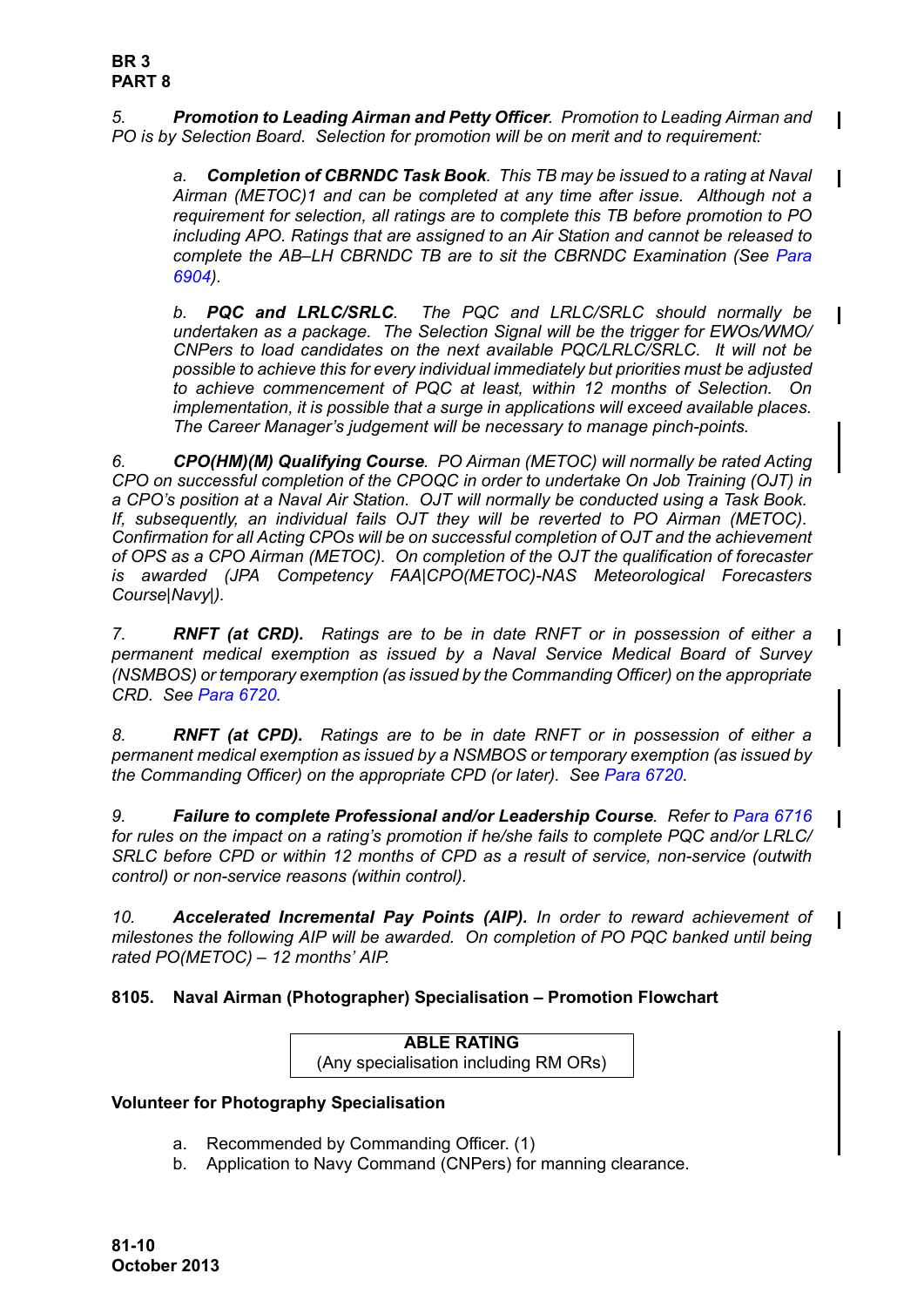c. 5 day Photographic Aptitude and Interview with Photographic Branch Specialist Adviser (4)

- d. Medical specialisation MFD with colour perception grade 2.
- e. 12 months' seniority as Able Rating (Any).
- f. Selected for training (4).
- g. 3 years to serve from end of course. (7)

h. When applying for manning clearance, must have achieved minimum NAMET 5:5 or Level 1 Functional Skills (or equivalent) in English and Mathematics and recorded on JPA with the appropriate competence. To be educationally qualified for promotion (EFP) in accordance with [Para 9640](#page-34-0) and the competence "Educational|RN/RM QELH/ Cpl|Navy|" recorded on JPA.

# Course for **LEADING AIRMAN (PHOTOGRAPHER)** (9)

a. Successfully complete Photographic Qualifying Course. (10)

b. Leading Rates Leadership Course (LRLC) completed and recorded as JPA competency 'Miscellaneous|Leading Rates Leadership Course (RNLA 102)|Navy|'. c. In date for Royal Naval Fitness Test (RNFT) or waiver obtained on date due advancement; recorded under JPA competency 'CMS|Fitness Test|Navy|'. d. At least 6 months since last career check (if any) on advancement.

> Advanced to **LEADING AIRMAN (PHOTOGRAPHER)**

## **Petty Officer Airman (Photographer) – Pre-Selection Requirements**

a. Complete Task Book.

b. Passed Provisional Examination (PE) for Petty Officer Airman (Photographer). (11)

c. Minimum of 2 years' seniority as a Leading Airman 12 months prior to the Common Promotion Date (CPD) (Para 6703 b sub para (3)).

d. Serving on FC/OE1 or EC/2OE that expires after the nominated CPD (Para 6703  $b$  sub para  $(7)$ ).

e. Recommended for selection on Appraisal Report at Common Reporting Date (CRD). (14)

f. In date RNFT or waiver obtained at CRD; recorded as JPA competency 'CMS|Fitness Test|Navy|'. (15)

g. Achieved minimum Level 2 Functional Skills (or equivalent) in English and Mathematics at CRD and recorded on JPA with the appropriate competence. To be EFP in accordance with [Para 9640](#page-34-0) and the competence "Educational|RN/RM QEPO/ Sgt|Navy|" recorded on JPA

# **Petty Officer Airman (Photographer) – Pre-Promotion Requirements**

h. Senior Rates Leadership Course (SRLC) completed and recorded as JPA competency 'Miscellaneous|Senior Rates Leadership Course (RNLA 103)|Navy|'. (17) i. At least 6 months since last career check (if any) on nominated CPD or date due promotion (if later).

j. In date RNFT or waiver obtained at nominated CPD (or when eligible for promotion (if later)); recorded as JPA competency 'CMS|Fitness Test|Navy|'. (16)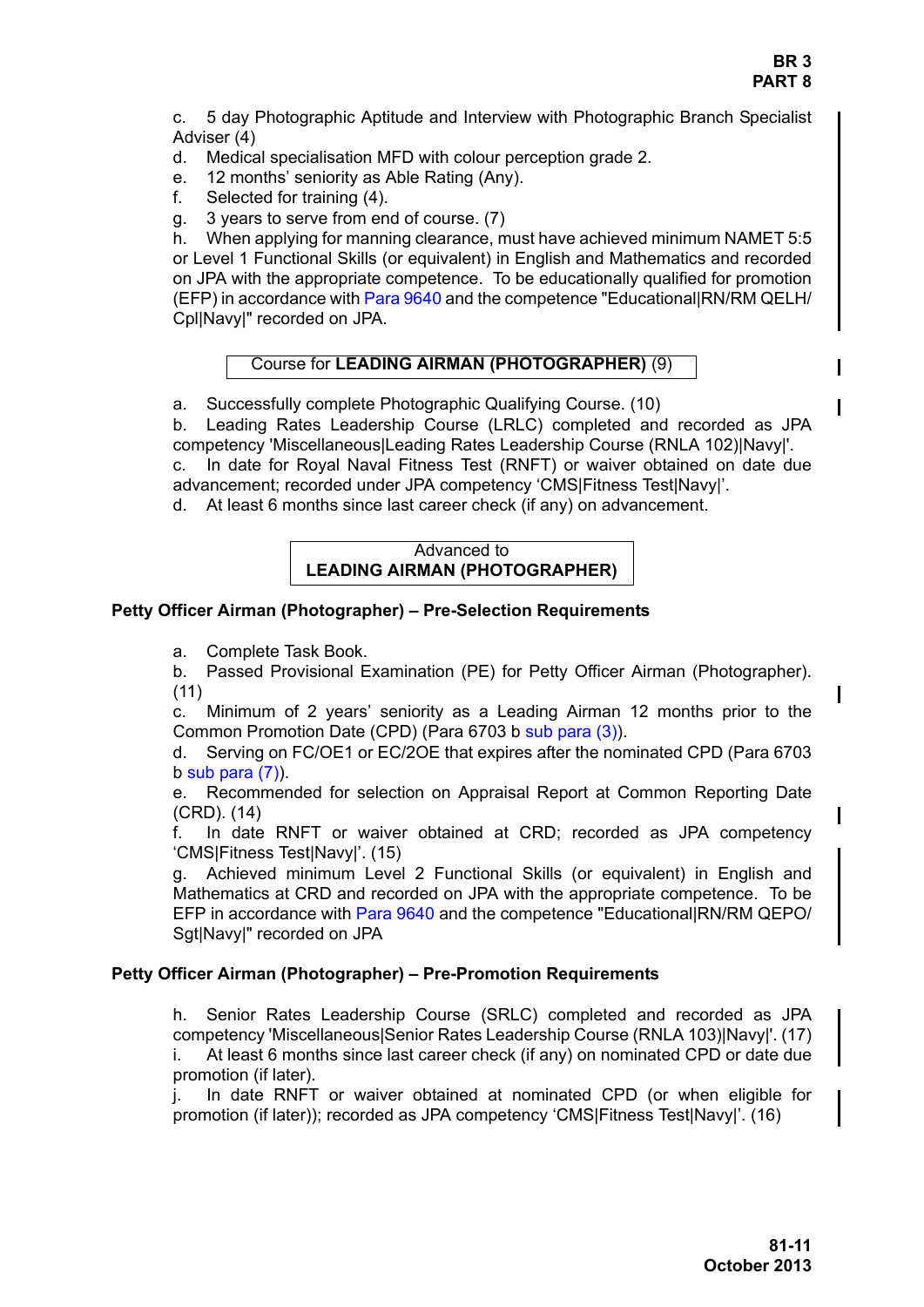# Promoted to **PETTY OFFICER AIRMAN (PHOTOGRAPHER)**

## **Chief Petty Officer Airman (Photographer) – Pre-Selection Requirements**

a. Minimum of 3 years' seniority as PO Airman (Photographer) 12 months prior to the CPD.

b. Serving on FC/OE1 or EC/2OE that expires after the nominated CPD.

c. Senior Rates Leadership Course (SRLC) completed and recorded as JPA competency 'Miscellaneous|Senior Rates Leadership Course (RNLA 103)|Navy|'.

d. Recommended for promotion on Appraisal Report at CRD.

e. In date RNFT or waiver obtained at CRD; recorded as JPA competency 'CMS|Fitness Test|Navy|'. (15)

## **Chief Petty Officer Airman (Photographer) – Pre-Promotion Requirements**

f. In date RNFT or waiver obtained at nominated CPD (or when eligible for promotion (if later)); recorded as JPA competency 'CMS|Fitness Test|Navy|'. (16) g. At least 6 months since last career check (if any) on nominated CPD or date due promotion (if later).

### Promoted to **CHIEF PETTY OFFICER AIRMAN (PHOTOGRAPHER)**

### **Warrant Officer 1 – Pre-Selection Requirements**

a. Minimum of 3 years' seniority as a CPO 12 months prior to the CPD.

b. To be EFP in accordance with [Para 9642.](#page-35-0) Must have achieved minimum Level 2 Functional Skills (or equivalent) in English and Mathematics and the appropriate competence recorded on JPA.

c. Serving on FC/OE1 or EC/2OE that expires after the nominated CPD.

d. Recommended for promotion on Appraisal Report at CRD.

e. In date RNFT or waiver obtained at CRD; recorded as JPA competency 'CMS|Fitness Test|Navy|'. (15)

### **Warrant Officer 1 – Pre-Promotion Requirements**

f. In date RNFT or waiver obtained at nominated CPD (or when eligible for promotion (if later)); recorded as JPA competency 'CMS|Fitness Test|Navy|'. (16) g. At least 6 months since last career check (if any) on nominated CPD or date due promotion (if later).

h. Satisfy terms of Assignment Order issued by Promotion Authority.

### Promoted to **WARRANT OFFICER 1 (PHOTOGRAPHER)**

### *Notes:*

*1. A volunteer must be positively recommended by their Commanding Officer as being suitable for promotion to Leading Hand. This is to be based upon above average qualities of confidence, self-reliance, tact and the ability to work unsupervised. A history of an interest in photography is highly desirable. Photographers may be required to undertake flying duties in the course of their employment.*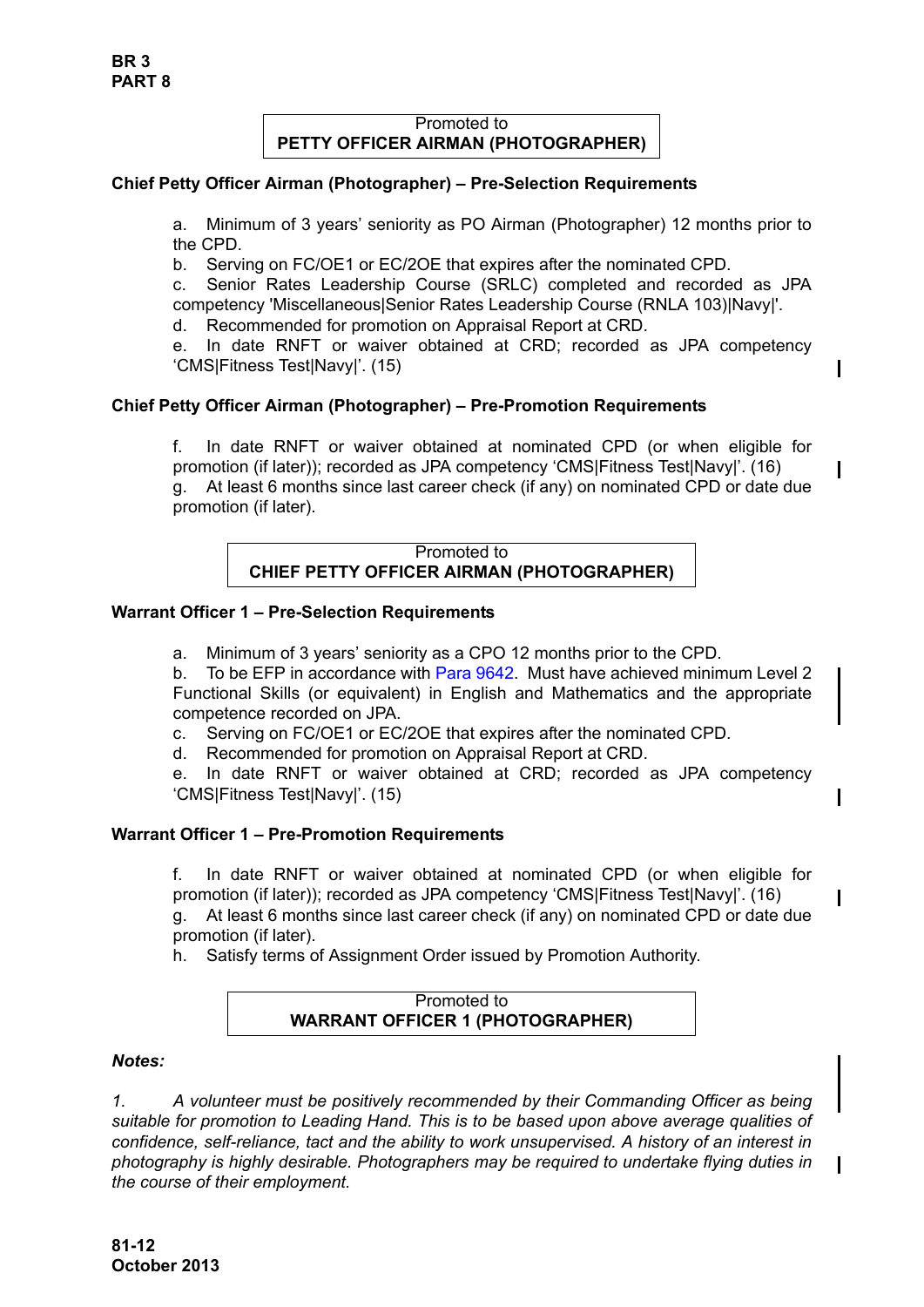*2. Applications for manning clearance should be made to CNPers in accordance with current regulations. Manning clearance, if approved, will be valid for two years.*

*3. Once manning clearance is approved, an application to undertake grading is to be made to NAVY MEDIACOMMS-PHOTOPS WO1. Applications are to contain last 3 SJAR reports. SJARs are to be specially written for the occasion.*

*4. The Photographic Branch Specialist Advisor will make a provisional assessment of the applicant's suitability for photographic training. If suitable, the applicant will be called forward for a five day aptitude and interview board. Aptitude and interview results will be forwarded by letter to Commanding Officers, copied to CNPers. If successful, a copy of the letter is to be placed in the candidate's Service Documents and is to be retained until the rating is assigned to the Defence School of Photography or his/her name is withdrawn.*

*5. Candidates who are successful on the Photographic Aptitude will be assigned by CNPers to the Joint Service Photographic Qualifying Course at Defence School of Photography. CNPers is to ensure that the total intake is kept within the limits set by the Commodore Naval Personnel Strategy (CNPS). A successful aptitude and interview remain extant for two years.*

*6. Commanding Officers are to inform CNPers and Navy Command Headquarters if a rating becomes ineligible or no longer wishes to transfer. Transfer to the Photographic specialisation will be on completion of the 27-week course.*

*7. LA(Phot)s are required to give a minimum of 3 years return of service from completion of Photographic Qualifying Course (see Chapter 53). The 3 years period may include the 12 month notice period.*

*8. Ratings, including those already confirmed as a LH in their source specialisation, will be rated Leading Airman (Photographer) on successful completion of the Photographic Qualifying Course and LRLC. See Para 6909 and Para 6915 a sub para (4) regarding non completion of LRLC and advancement to AHR in exceptional circumstances.*

*9. The Defence School of Photography will notify Captain Naval Recruiting of any RM personnel successfully completing course. Marines will then be instructed to join HMS RALEIGH for the issue of clothing and documentation.*

*10. The first 12 months' service as a LA(Phot) will be a probationary period during which personnel will be required to complete a Task Book. Any rating who fails to complete the Task Book and/or who does not perform satisfactorily is to be considered for reversion to source specialisation.*

*11. The Provisional Examination (PE) for Petty Officer Airman (Photographer) (POA(Phot)) may be taken at any time after completion of the Task Book, subject to recommendation by the Commanding Officer. The examination is set by the DCAE, RAF Cosford, on forms S442 at least one month prior to the date of the examination. Examination papers will be forwarded to the candidate's ship or establishment and completed answer papers should be returned without delay; Commanding Officers and CNPers will be informed of the results, which will also be forwarded to the Advancement Authority. The date of passing the examination will be the basic date for promotion purposes.*

*12. Promotion to POA (Photographer), CPOA (Photographer) and Warrant Officer 1 will be by selection.*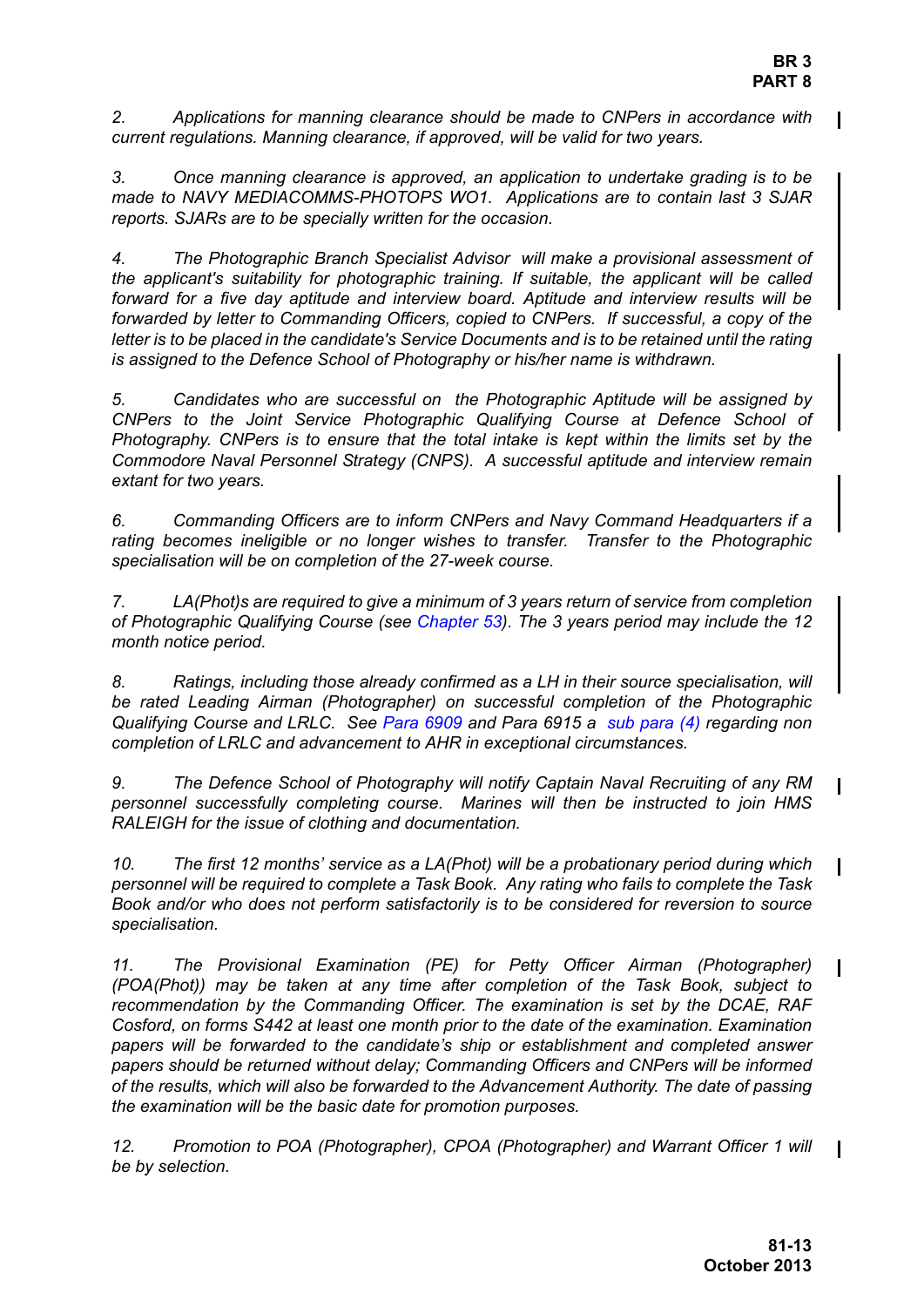*13. Any rating disrated or reverted to Able Rating is to be returned to their source specialisation (see Para 7002 sub para o and Para 7007 sub para f).*

*14. Recommendation. Awarded 'Exceptional', 'High' or 'Yes' recommendation for 'Promotion - 1 Rank Up' on SJAR by final RO. Where an otherwise fully eligible candidate has received an SJAR assessment of 'Insufficient Knowledge' at last report, presentation before the next Board will be determined by the Promotion Section using the previous report recommendation.*

*15. RNFT (at CRD). Ratings are to be in date RNFT or in possession of either a permanent medical exemption as issued by a Naval Service Medical Board of Survey (NSMBOS) or temporary exemption (as issued by the Commanding Officer) on the appropriate CRD. See Para 6720.*

*16. RNFT (at CPD). Ratings are to be in date RNFT or in possession of either a permanent medical exemption as issued by a NSMBOS or temporary exemption (as issued by the Commanding Officer) on the appropriate CPD (or later). See Para 6720.*

*17. Failure to complete Leadership Course. Refer to Para 6716 for rules on the impact on a rating's promotion if he/she fails to complete PQC and/or LRLC/SRLC before CPD or within 12 months of CPD as a result of service reasons, non-service reasons (out with control) or non-service reasons (within control).*

# <span id="page-13-0"></span>**8106. Naval Airman (Survival Equipment) Specialisation - Promotion Flowchart**

Entry to HMS RALEIGH (see [Note 1\)](#page-15-0)

# **NAVAL AIRMAN (SURVIVAL EQUIPMENT) 2**

### **Naval Airman (SE) 1 – Advancement Criteria**

- a. Complete Phase 1 New Entry Training and NA(SE) QC (Phase 2A Training).
- b. Complete NA(SE) WT (Phase 2B Training) and award of QM. (2)
- c. Recommended for advancement. (3)

d. In date for Royal Naval Fitness Test (RNFT) or waiver obtained on date due advancement; recorded under JPA competency 'CMS|Fitness Test|Navy|'.

> Advanced to **NAVAL AIRMAN (SURVIVAL EQUIPMENT) 1**

### **Leading Airman (SE) – Pre-Selection Requirements**

a. Achieved minimum NAMET 5:5 or Level 1 Functional Skills (or equivalent) in English and Mathematics at Common Reporting Date (CRD) and recorded on JPA with the appropriate competence. To be educationally qualified for promotion (EFP) in accordance with [Para 9640](#page-34-0) and the competence "Educational|RN/RM QELH/ Cpl|Navy|" recorded on JPA.

b. Minimum of 18 months' seniority as NA(SE)1 12 months prior to Common Promotion Date (CPD) (Para 6703 b sub para (3)).

c. Serving on FC/OE1 or EC/2OE that expires after the nominated CPD (Para 6703  $b$  sub para  $(7)$ ).

d. Recommended for promotion on Appraisal Report at CRD. (7)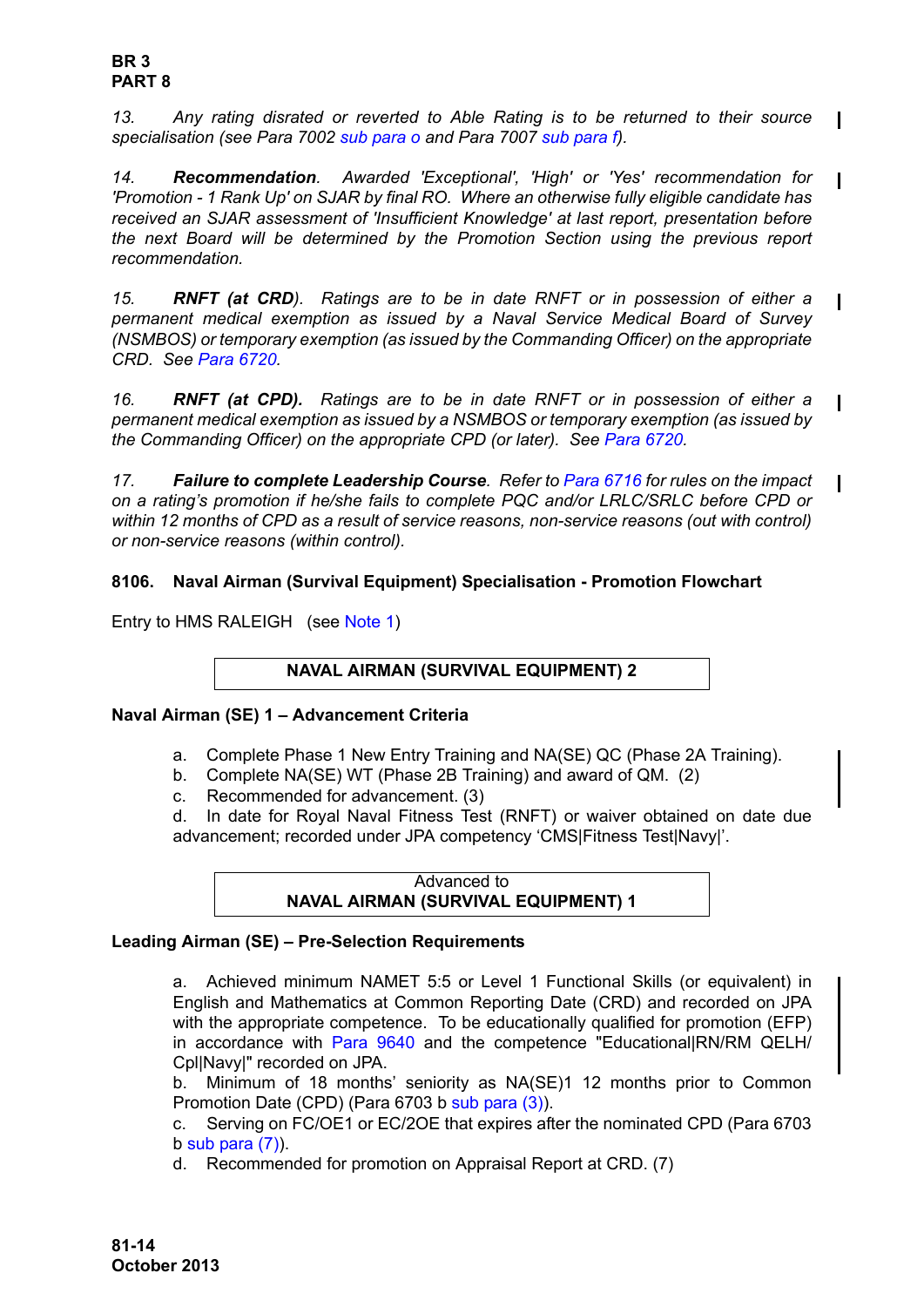e. In date RNFT or waiver obtained at CRD; recorded as JPA competency 'CMS|Fitness Test|Navy|'. (8)

## **Leading Airman (SE) – Pre-Promotion Requirements**

f. Successful completion of Leading Rates Qualifying Course. (4)(10)

g. Leading Rates Leadership Course (LRLC) completed and recorded as JPA competency 'Miscellaneous|Leading Rates Leadership Course (RNLA 102)|Navy|'.  $(4)(10)$ 

h. In date RNFT or waiver obtained at nominated CPD (or when eligible for promotion (if later)); recorded as JPA competency 'CMS|Fitness Test|Navy|'. (9)

i. At least 6 months since last career check (if any) on nominated CPD or date due promotion (if later).

## Promoted to **LEADING AIRMAN (SURVIVAL EQUIPMENT)**

## **Petty Officer Airman (SE) – Pre-Selection Requirements**

a. Achieved minimum Level 2 Functional Skills (or equivalent) in English and Mathematics at CRD and recorded on JPA with the appropriate competence. To be EFP in accordance with [Para 9640](#page-34-0) and the competence "Educational|RN/RM QEPO/ Sgt|Navy|" recorded on JPA.

b. Hold Certificate of Competence to Supervise Survival Equipment Maintenance (CCSEM) and passed LRLC. (5)

- c. Minimum of 2 years' seniority as Leading Airman 12 months prior to the CPD.
- d. Serving on FC/OE1 or EC/2OE that expires after the nominated CPD.
- e. Recommended for promotion on Appraisal Report at CRD. (7)

f. In date RNFT or waiver obtained at CRD; recorded as JPA competency 'CMS|Fitness Test|Navy|'. (8)

### **Petty Officer Airman (SE) – Pre-Promotion Requirements**

g. Successful completion of Petty Officer Qualifying Course. (4)(10)

h. Senior Rates Leadership Course (SRLC) completed and recorded as JPA competency 'Miscellaneous|Senior Rates Leadership Course (RNLA 103)|Navy|'.  $(4)(10)$ 

i. In date RNFT or waiver obtained at nominated CPD (or when eligible for promotion (if later)); recorded as JPA competency 'CMS|Fitness Test|Navy|'. (9)

j. At least 6 months since last career check (if any) on nominated CPD or date due promotion (if later).

# Promoted to **PETTY OFFICER AIRMAN (SURVIVAL EQUIPMENT)**

### **CPO Airman (SE) – Pre-Selection Requirements**

a. Minimum of 3 years' seniority as a PO Airman 12 months prior to the CPD.

b. Serving on FC/OE1 or EC/2OE that expires after the nominated CPD.

c. Senior Rates Leadership Course (SRLC) completed by nominated CRD and recorded as JPA competency 'Miscellaneous|Senior Rates Leadership Course (RNLA 103)|Navy|'.

d. Recommended for promotion on Appraisal Report at CRD.

e. In date RNFT or waiver obtained at CRD; recorded as JPA competency 'CMS|Fitness Test|Navy|'. (8)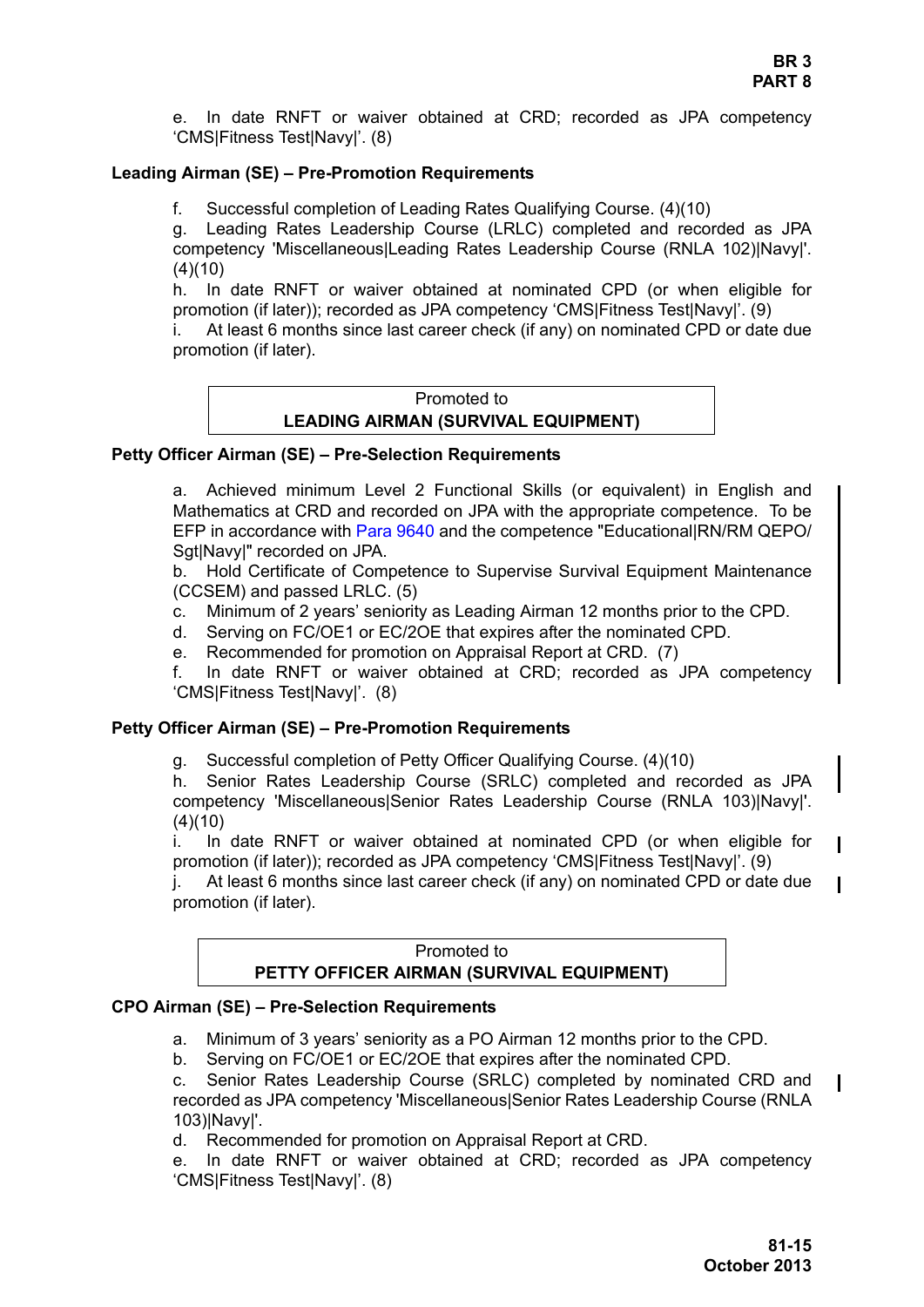# **CPO Airman (SE) – Pre-Promotion Requirements**

f. In date RNFT or waiver obtained at nominated CPD (or when eligible for promotion (if later)); recorded as JPA competency 'CMS|Fitness Test|Navy|'. g. At least 6 months since last career check (if any) on nominated CPD or date due promotion (if later). (9)



# **Warrant Officer 1 Airman (SE) – Pre-Selection Requirements**

a. Minimum of 3 years' seniority as CPO Airman (SE) 12 months prior to the CPD.

b. To be EFP in accordance with [Para 9642.](#page-35-0) Must have achieved minimum Level 2 Functional Skills (or equivalent) in English and Mathematics and the appropriate competence recorded on JPA.

c. Serving on FC/OE1 or EC/2OE that expires after the nominated CPD.

d. Recommended for promotion on Appraisal Report at CRD.

e. In date RNFT or waiver obtained at CRD; recorded as JPA competency 'CMS|Fitness Test|Navy|'. (8)

## **Warrant Officer 1 Airman (SE) – Pre-Promotion Requirements**

f. In date RNFT or waiver obtained at nominated CPD (or when eligible for promotion (if later)); recorded as JPA competency 'CMS|Fitness Test|Navy|'. (9) g. At least 6 months since last career check (if any) on nominated CPD or date due promotion (if later).

h. Satisfy terms of Assignment Order issued by Promotion Authority.

### Promoted to **WARRANT OFFICER 1 (SURVIVAL EQUIPMENT)**

# *Notes:*

<span id="page-15-0"></span>*1. All new entrants are rated Naval Airman (SE)2 with seniority from date of entry. They join HMS RALEIGH and undergo Phase 1 training before being assigned to the Defence School of Air Engineering (Gosport) for the Naval Airman (Survival Equipment) Qualifying Course (NA(SE) QC) (also known as Phase 2A training).*

*2. Naval Airman (Survival Equipment) Workplace Training (NA(SE) WT) (also known as Phase 2B training) is primarily carried out at a Royal Naval Air Station SE section. Successful completion of NA(SE) QC and WT culminates in the award of "Qualified to Maintain" (QM). Regulations regarding the award of QM are contained in the Manual of Naval Air Engineering Training (MNAET).*

*3. All NA(SE)2 must have successfully completed NA(SE) QC, NA(SE) WT, QM Award and a minimum of 12 months' reckonable service before being recommended for advancement to NA(SE)1.*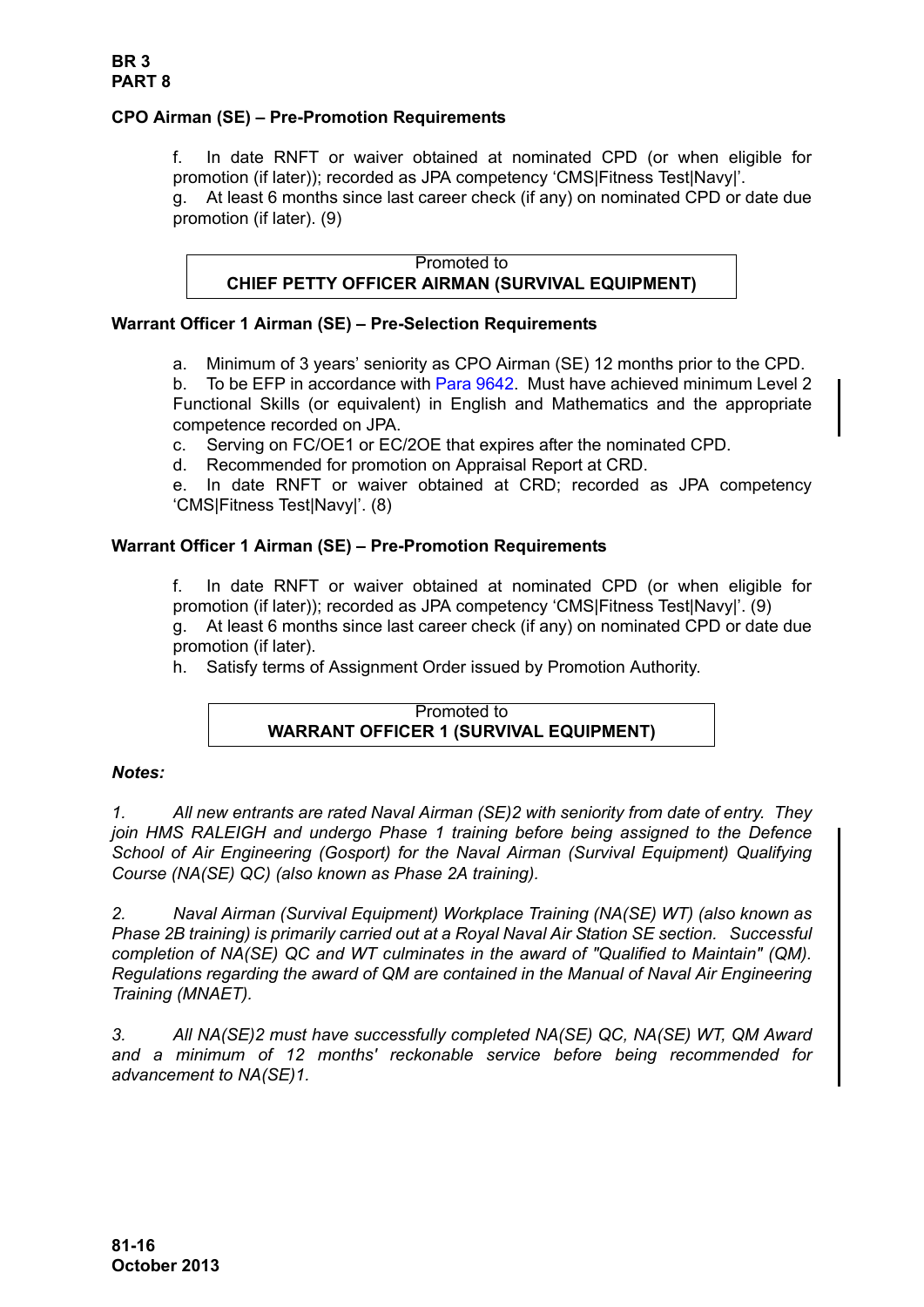*4. Ratings selected for promotion to Leading Airman (Survival Equipment) (LA(SE)) or Petty Officer Airman (Survival Equipment) (POA(SE)) will be promoted on the CPD if they have successfully completed the LRQC/POQC and LRLC/SRLC respectively prior to this date. Ratings who are unable to complete the relevant professional and/or leadership training by the CPD are to be treated in accordance with Para 6716.*

*5. Certificate of Competence to Supervise Survival Equipment Maintenance (CCSSEM). Survival Equipment personnel who have passed the LA(SE) Professional Qualifying Course subsequently undergo Workplace Training at a Royal Naval Air Station SE Section. Successful completion of WT culminates in the award of CCSSEM, and regulations regarding this award are contained within the MNAET.*

*6. There are no professional or leadership training requirements for promotion to CPOA(SE) or WO1(SE).*

*7. Recommendation. Awarded 'Exceptional', 'High' or 'Yes' recommendation for 'Promotion - 1 Rank Up' on SJAR by final RO. Where an otherwise fully eligible candidate has received an SJAR assessment of 'Insufficient Knowledge' at last report, presentation before the next Board will be determined by the Promotion Section using the previous report recommendation.*

*8. RNFT (at CRD). Ratings are to be in date RNFT or in possession of either a permanent medical exemption as issued by a Naval Service Medical Board of Survey (NSMBOS) or temporary exemption (as issued by the Commanding Officer) on the appropriate CRD. See Para 6720.*

*9. RNFT (at CPD). Ratings are to be in date RNFT or in possession of either a permanent medical exemption as issued by a NSMBOS or temporary exemption (as issued by the Commanding Officer) on the appropriate CPD (or later). See Para 6720.* 

*10. Failure to complete Professional and/or Leadership Course. Refer to Para 6716 for rules on the impact on a rating's promotion if he/she fails to complete PQC and/or LRLC/ SRLC before CPD or within 12 months of CPD as a result of service reasons, non-service reasons (outwith control) or non-service reasons (within control).*

*11. Rules Regarding Failure. The action to be taken when SE specialisation ratings fail training or an examination is shown below:*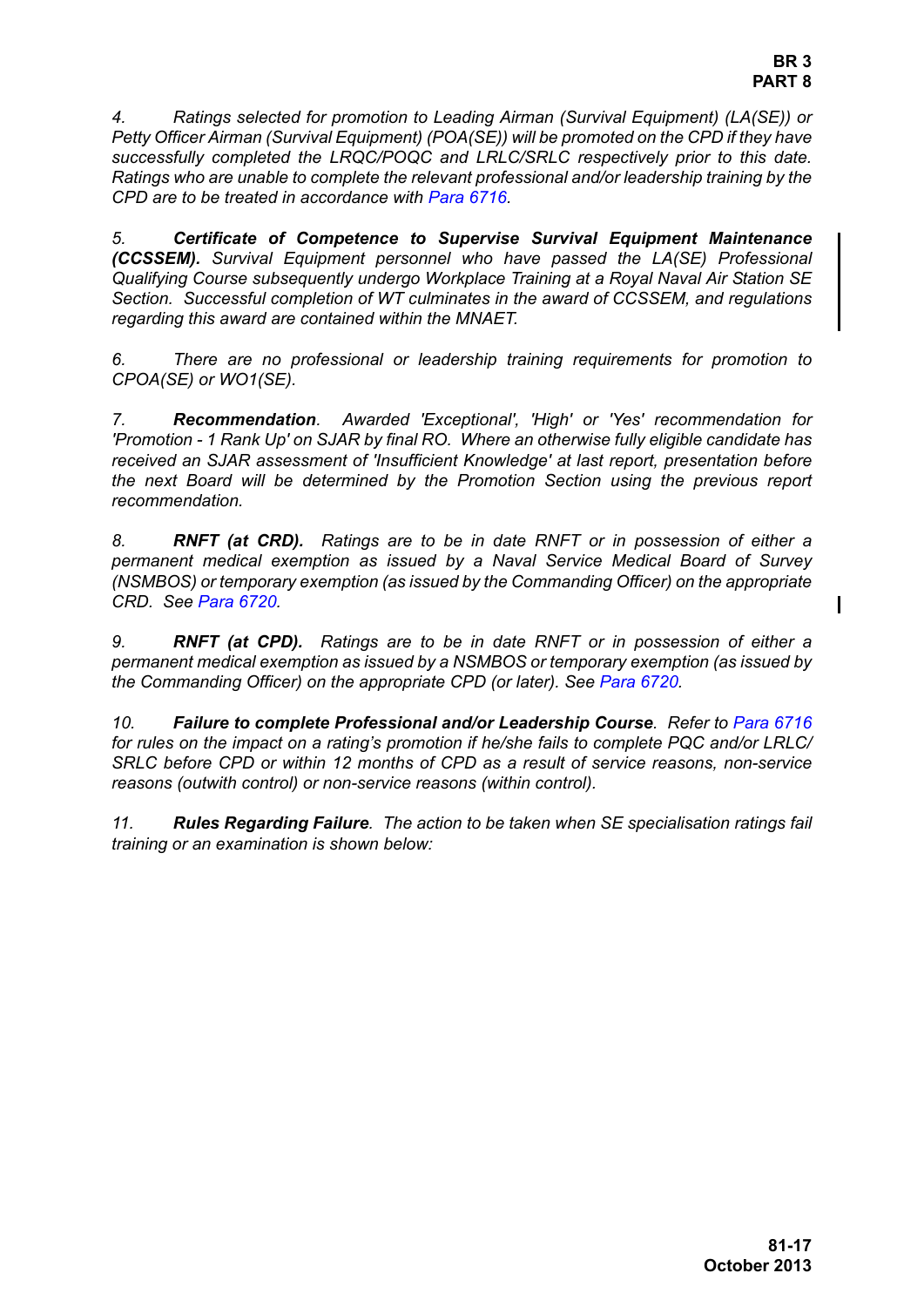**Table 81-1a.** 

| <b>Failure</b>                                                                                                    |
|-------------------------------------------------------------------------------------------------------------------|
| Back class. Re-examine.<br>Consider branch transfer or discharge SHORE.<br>In accordance with Para 5748.          |
| Back class. Re-examine. (Note 1)<br>Consider branch transfer or discharge SHORE.<br>In accordance with the MNAET. |
| Repeated failures. Consider branch transfer<br>discharge SHORE (Note 2)                                           |
|                                                                                                                   |

*Notes:*

<span id="page-17-1"></span>*1. With due regard to SERE course availability and planning constraints, ratings who fail SERE051 or SERE059 may be allowed to continue on to NA(SE) WT. Failure of each of these courses is subject to the warnings procedure. The training deficiency must be recorded on the ratings SJAR and include the remedial action required.*

<span id="page-17-2"></span>*2. Ratings subject to the provisions of [Note 1](#page-17-1) must have passed SERE051 and SERE059 before they can successfully complete NA(SE) WT.*

| <b>NAVAL AIRMAN (SE) 1st CLASS</b>      |                                         |  |
|-----------------------------------------|-----------------------------------------|--|
| <b>Leading Airman Qualifying Course</b> | Not to be promoted.                     |  |
| <b>LRLC</b>                             | Not to be promoted. Refer to Para 6716. |  |
| <b>LEADING AIRMAN (SE)</b>              |                                         |  |
| $C$ of $C$                              | Not to be promoted/consider reversion.  |  |
| Petty Officers Qualifying Course        | Not to be promoted.                     |  |
| <b>SRLC</b>                             | Not to be promoted. Refer to Para 6716. |  |
| <b>PETTY OFFICER</b>                    |                                         |  |
| <b>CHIEF PETTY OFFICER</b>              |                                         |  |
| <b>WARRANT OFFICER</b>                  |                                         |  |

# <span id="page-17-0"></span>**8107. Aircrewman Specialisation - Qualifications for Entry**

# a. **Qualifications for Entry (open to RN ratings and RM other ranks)**

- Able Rating or Leading Hand (or RM equivalent).
- Volunteer for transfer into the Aircrewman specialisation.
- Age 19-30.
- At time of applying for manning clearance, achieved minimum Level 2 Functional Skills (or equivalent) in English and Mathematics and recorded on JPA with the appropriate competence. To be educationally qualified for promotion (EFP) in accordance with [Para 9640](#page-34-0) and the competence "Educational|RN/RM QEPO/Sgt|Navy|" recorded on JPA.
- Passed RN/RM Swimming Test and in date RNFT (RN only).
- Clear potential for early promotion to Leading Hand/JNCO positive recommendation by CO is required.
- Medical category A1, L1, M1, E1.
- Passed Flying Aptitude Tests (FATs).
- Completed LRLC/JCC (exceptionally may be completed after completion of Aircrewman course).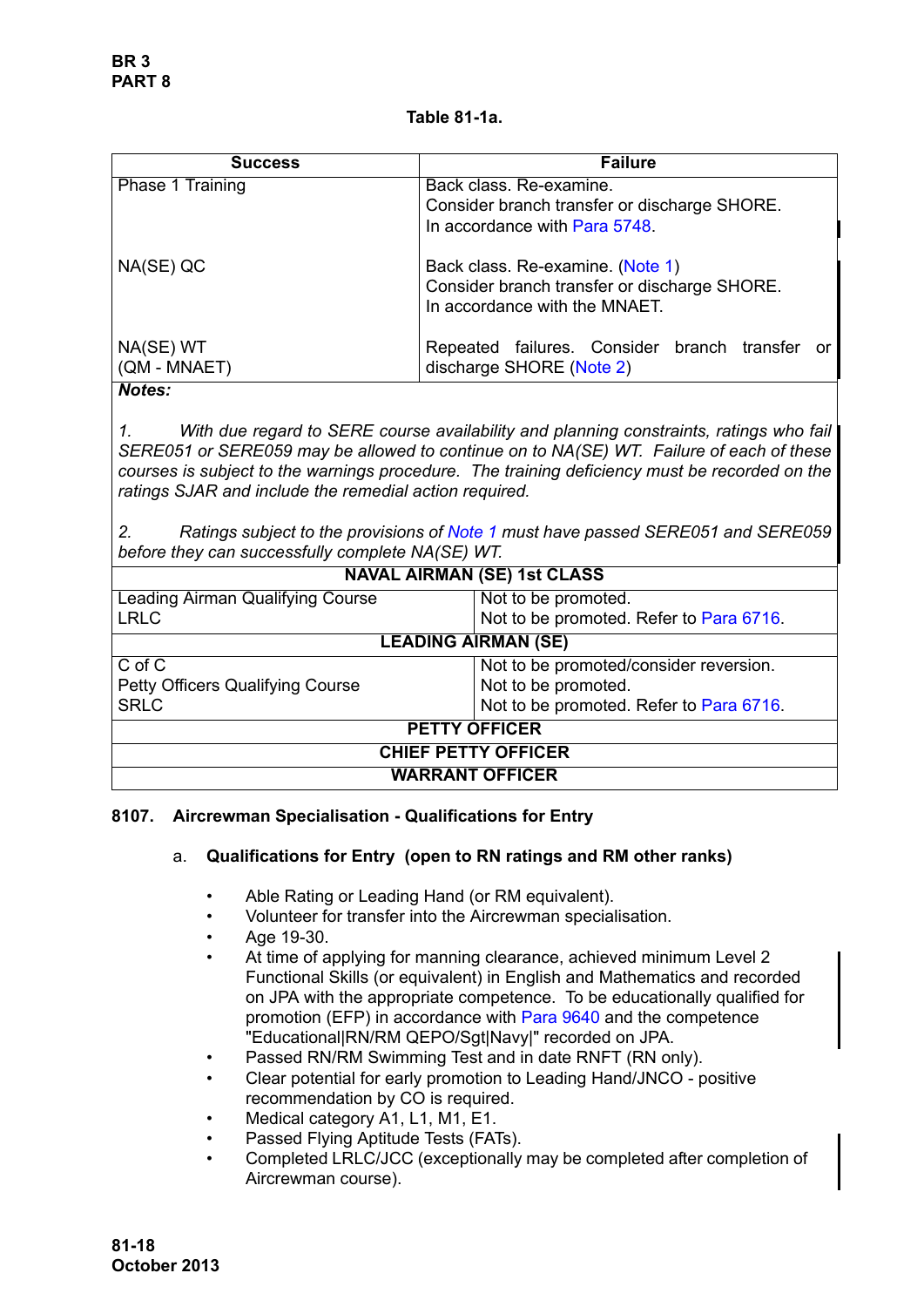- Six months since last career check (if any).
- Nationality sole British or dual national (British plus one other)

### b. **Procedure for Application:**

(1) Ratings and other ranks that meet the entry criteria should request manning clearance for sideways entry into the Aircrewman (ACMN) specialisation - see Para 5119.

(2) On gaining manning clearance, 705 CPO Aircrewman will advise candidate of the procedure needed to achieve an initial Aircrew Medical and booking of a Flying Aptitude Test at RAF Cranwell. This medical process is initially undertaken by the Medical Centre at RNSA Culdrose.

## c. **Aircrewman Flying Grading:**

(1) The Aircrewman grading is conducted at RAF Cranwell and utilises the Flying Aptitude Test procedure, on gaining manning clearance the 705 CPO Aircrewman will arrange this test. Early engagement is required with the 705 CPO on gaining manning clearance. Successful candidates will return to their units to await assignment to flying training. It is stressed that a pass of FATS does not guarantee that further flying training will be given as candidates with a higher FATS pass will be given priority over those with lower passes. RN candidates will be streamed either ASW or CDO to meet the Service requirement. RM candidates will be streamed CDO only. Candidates who are not assigned to flying training within the 2 year period of manning clearance will need to obtain an extension of the clearance if they wish to continue with their application.

(2) Individuals who do not pass FATS are not allowed a second attempt.

### d. **Flying Training:**

(1) *Return of Service.* ACMN are required to give a minimum of three years' return of service from completion of flying training (refer to Chapter 53). Consequently, volunteers will be required to sign RN Form S2658 prior to being assigned to course.

(2) *Length of Training*. Candidates can expect to undertake the following courses subject to streaming:

(a) *AIR 424.* All ACMN will attend a series of short courses on Aviation Medicine, First Aid, Survival and Survival Equipment at HMS SULTAN, RAF Henlow, RNAS Yeovilton and MWS Excellent (4 weeks).

(b) *Level C SERE.* RAF St Mawgan 2 weeks.

(c) *Common Core Ground School.* ASW ACMN attend this course at 705 NAS, RAF Shawbury (4 weeks) for general aviation awareness training. CDO Aircrewman undertake the Multi Engine Rotary Wing Course at 60 Sqn, RAF Shawbury (36 weeks).

(d) *Basic Acoustic Course.* ASW ACMN undertake this course in 824 NAS at RNAS Culdrose (12 weeks).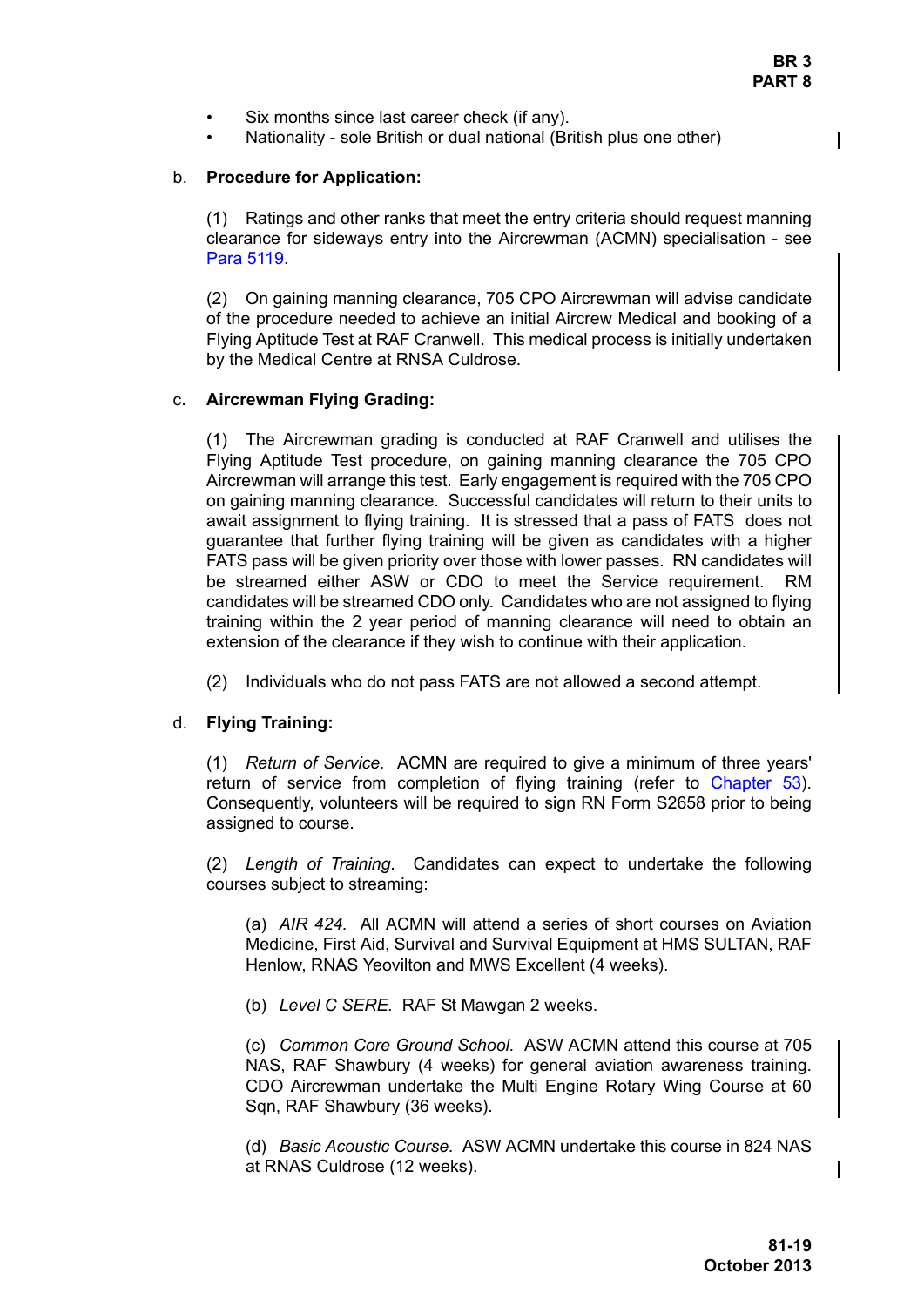(e) CDO ACMN Aircraft Conversion and Operational Conversion Phases are undertaken at 28 Sqn RAF Benson (28 weeks)

(f) *Merlin HM Mk2 Aircraft Conversion and Operational Conversion Phases*. 824 NAS for ASW ACMN. (50 weeks).

(3) *Failures during Flying Training.* Students suspended from flying training will be referred to the Naval Aircrew Advisory Board (NAAB). Confirmation of a failure will result in withdrawal from flying training and return to source branch.

(4) *Award of Wings.* On successful completion of Flying Training, ratings will be awarded the flying badge ('Wings') transferred to the Aircrewman category and rated Leading Aircrewman or Corporal RMAC as appropriate.

(5) *Promotion to LH/Cpl or PO/Sgt after Selection for Training.* All individuals transferring to the Aircrewman specialisation will no longer be considered for promotion in their source branch once Aircrew training has started (see Para 6704).

(6) *First assignment*. On completion of the Flying Training Course, ACMN will be assigned to a Front Line Squadron for a probationary period where they will be required to successfully complete On Job Task Book Training followed by the award of a Certificate of Competence (CoC). Failure to achieve a CoC will be treated in the same manner as a failure during Flying Training and if confirmed by NAAB an individual will revert to source branch at their original rate/rank and seniority.

(7) *Subsequent Suspension from Flying Duties.* LACMN/Cpl RMAC who are suspended from flying duties for reasons beyond their control will normally be returned to their source branch in the rate held at the time of transfer and with their original seniority. POACMN/Sgt RMAC and above, who are permanently grounded for reasons beyond their control, may be retained in the ACMN category and be employed on non-flying duties until the end of their current engagements provided that they remain medically fit for General Service. They will cease to be eligible for SP(F) from the date of grounding. They will not be eligible for further advancement/promotion. They will therefore be given the option of discharge SHORE with normal terminal benefits (including eligibility for PRVT) - Para 5122 c (4) sub para (e) refers.

# e. **Transfer flowchart**

| <b>ACTION</b>                                                                           | <b>RESPONSIBILITY</b> |
|-----------------------------------------------------------------------------------------|-----------------------|
| Request manning clearance for sideways transfer to ACMN in<br>accordance with Para 5119 | Current unit          |
| Signalled response - Provisionally approved/not approved                                | CNPS                  |
| If provisionally approved:                                                              |                       |
| Arrange Aircrew Medical under guidance of 705 CPO Aircrewman                            | 705 CPO<br>Aircrewman |

 $\mathbf l$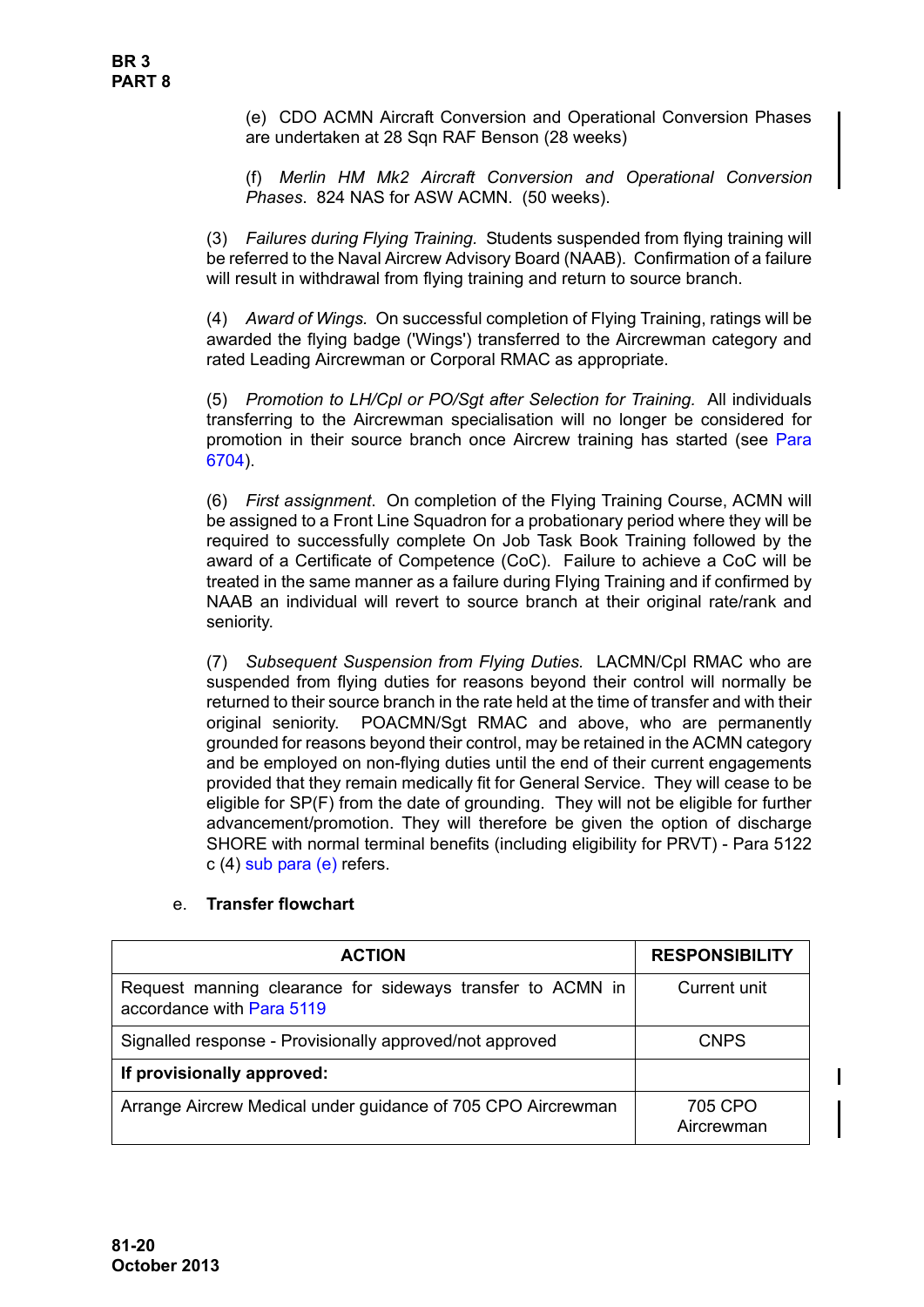| Called forward to FATS                                                           | 705 CPO<br>Aircrewman |
|----------------------------------------------------------------------------------|-----------------------|
| Assign to flying training course to meet NCHQ CAP AV FT pipeline<br>requirements | <b>CNPers</b>         |
| Specialisation - Changed to LACMN or RMAC upon award of<br>Wings                 | <b>CNPers</b>         |
| Assume assignment responsibility                                                 | <b>CNPers</b>         |

<span id="page-20-0"></span>**8108. Anti-Submarine Warfare and Commando Aircrewman Specialisation - Promotion Flowchart**

## **LEADING AIRCREWMAN/ CORPORAL AIRCREWMAN**

## **Petty Officer Sergeant/Aircrewman – Pre-Selection Requirements**

a. Complete On Job Training Task Book.

b. Awarded Certificate of Competence - recorded as JPA competency 'Professional|Certificate of Competence for LACMN(LA(SE))(UQ41)|Navy|'.

c. Minimum of one year's actual service from the award of 'wings' as Leading Aircrewman/Corporal Aircrewman 12 months prior to the CPD.

d. Serving on FC/OE1 or EC/2OE that expires after the nominated CPD (Para 6703  $b$  sub para  $(7)$ ).

e. Recommended for selection on Appraisal Report at Common Reporting Date (CRD). (1)

f. In date for Royal Naval Fitness Test (RNFT)/Battle Fitness Test (BFT)(RM) on CRD; recorded as JPA competency 'CMS|Fitness Test|Navy|'. (2)

g. Achieved minimum Level 2 Functional Skills (or equivalent) in English and Mathematics at Common Reporting Date (CRD) and recorded on JPA with the appropriate competence. To be educationally qualified for promotion (EFP) in accordance with [Para 9640](#page-34-0) and the competence "Educational|RN/RM QEPO/ Sgt|Navy|" recorded on JPA.

# **Petty Officer/Sergeant Aircrewman – Pre-Promotion Requirements**

h. Senior Rates Leadership Course (SRLC)/Senior Command Course(SCC)(RM) completed and the relevant competency recorded on JPA. (4)

i. In date RNFT/Battle Fitness Test (BFT)(RM) or waiver obtained at nominated CPD (or when eligible for promotion (if later)); recorded as JPA competency 'CMS|Fitness Test|Navy|'. (3)

j. At least 6 months since last career check (if any) on nominated CPD or date due promotion (if later).

## Promoted to **PETTY OFFICER/SERGEANT AIRCREWMAN**

**Chief Petty Officer/Colour Sergeant Aircrewman – Pre-Selection Requirements**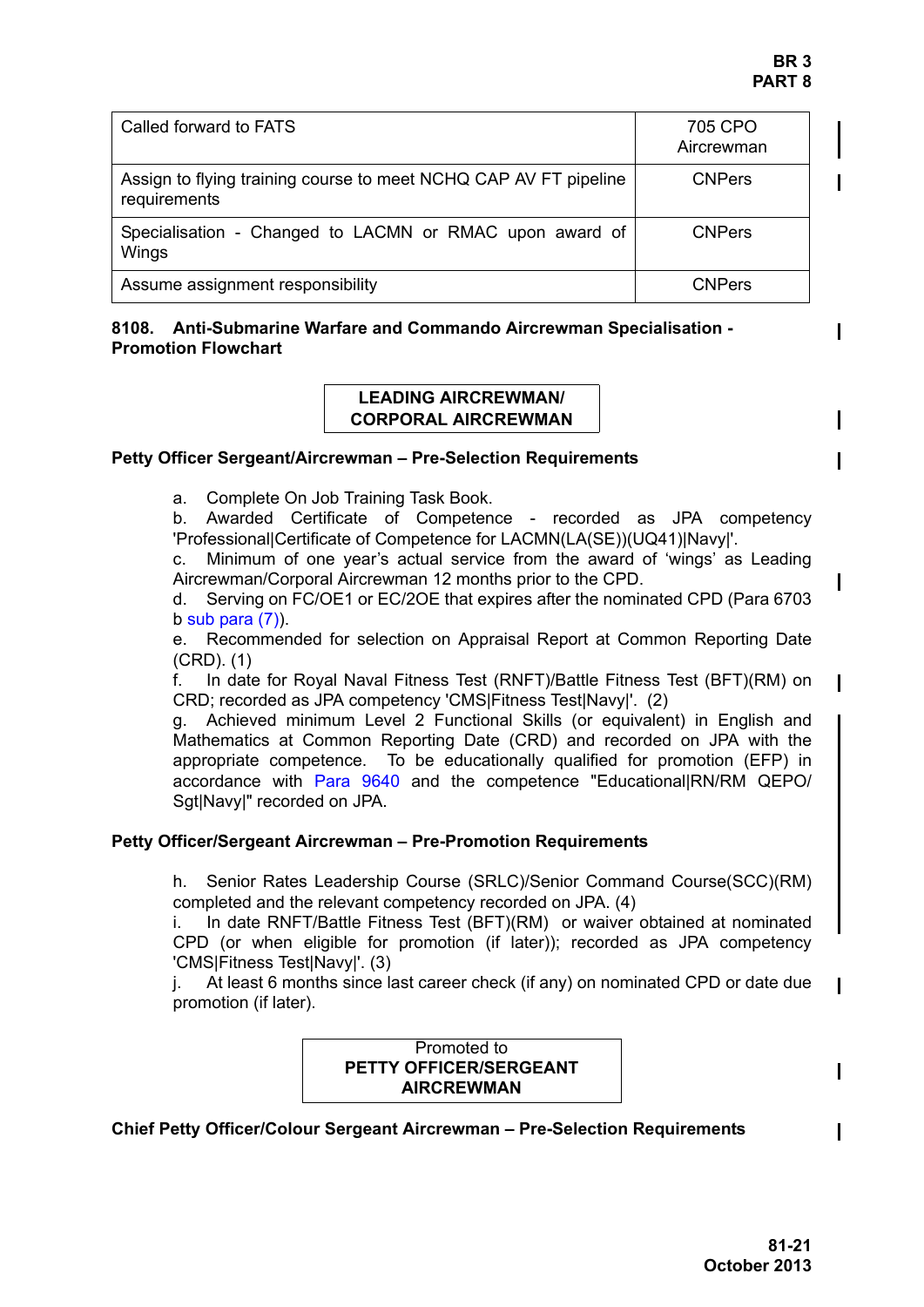a. Minimum of 3 years' seniority as a Petty Officer/Sergeant 12 months prior to the CPD (Para 6703 b sub para (3)).

b. Serving on FC/OE1 or EC/2OE that expires after the nominated CPD.

c. Senior Rates Leadership Course (SRLC)/Senior Command Course(SCC)(RM) completed and the relevant competency recorded on JPA.

d. Recommended for promotion on Appraisal Report at CRD. (1).

e. In date RNFT/Battle Fitness Test (RM) or waiver obtained at CRD; recorded as JPA competency 'CMS|Fitness Test|Navy|'. (2)

# **Chief Petty Officer/Colour Sergeant Aircrewman – Pre-Promotion Requirements**

f. In date RNFT/Battle Fitness Test (RM) or waiver obtained at nominated CPD (or when eligible for promotion (if later)); recorded as JPA competency 'CMS|Fitness Test|Navy|'. (3)

g. At least 6 months since last career check (if any) on nominated CPD or date due promotion (if later).

### Promoted to **CHIEF PETTY OFFICER/COLOUR SERGEANT AIRCREWMAN**

### **Warrant Officer 1 Aircrewman – Pre-Selection Requirements**

a. Minimum of 3 years' seniority as a CPO/Colour Sergeant 12 months prior to the CPD.

b. To be EFP in accordance with [Para 9642.](#page-35-0) Must have achieved minimum Level 2 Functional Skills (or equivalent) in English and Mathematics and the appropriate competence recorded on JPA.

c. Serving on FC/OE1 or EC/2OE that expires after the nominated CPD.

d. Recommended for promotion on Appraisal Report at CRD (1)

e. In date RNFT or waiver obtained at CRD; recorded as JPA competency 'CMS|Fitness Test|Navy|'. (2)

# **Warrant Officer 1 Aircrewman – Pre-Promotion Requirements**

f. In date RNFT or waiver obtained at nominated CPD (or when eligible for promotion (if later)); recorded as JPA competency 'CMS|Fitness Test|Navy|'. (3) g. At least 6 months since last career check (if any) on nominated CPD or date due promotion (if later).

h. Satisfy terms of Assignment Order issued by Promotion Authority.

### Promoted to **WARRANT OFFICER 1 AIRCREWMAN**

### *Notes:*

*1. Recommendation. Awarded 'Exceptional', 'High' or 'Yes' recommendation for 'Promotion - 1 Rank Up' on SJAR by final RO. Where an otherwise fully eligible candidate has received an SJAR assessment of 'Insufficient Knowledge' at last report, presentation before the next Board will be determined by the Promotion Section using the previous report recommendation.*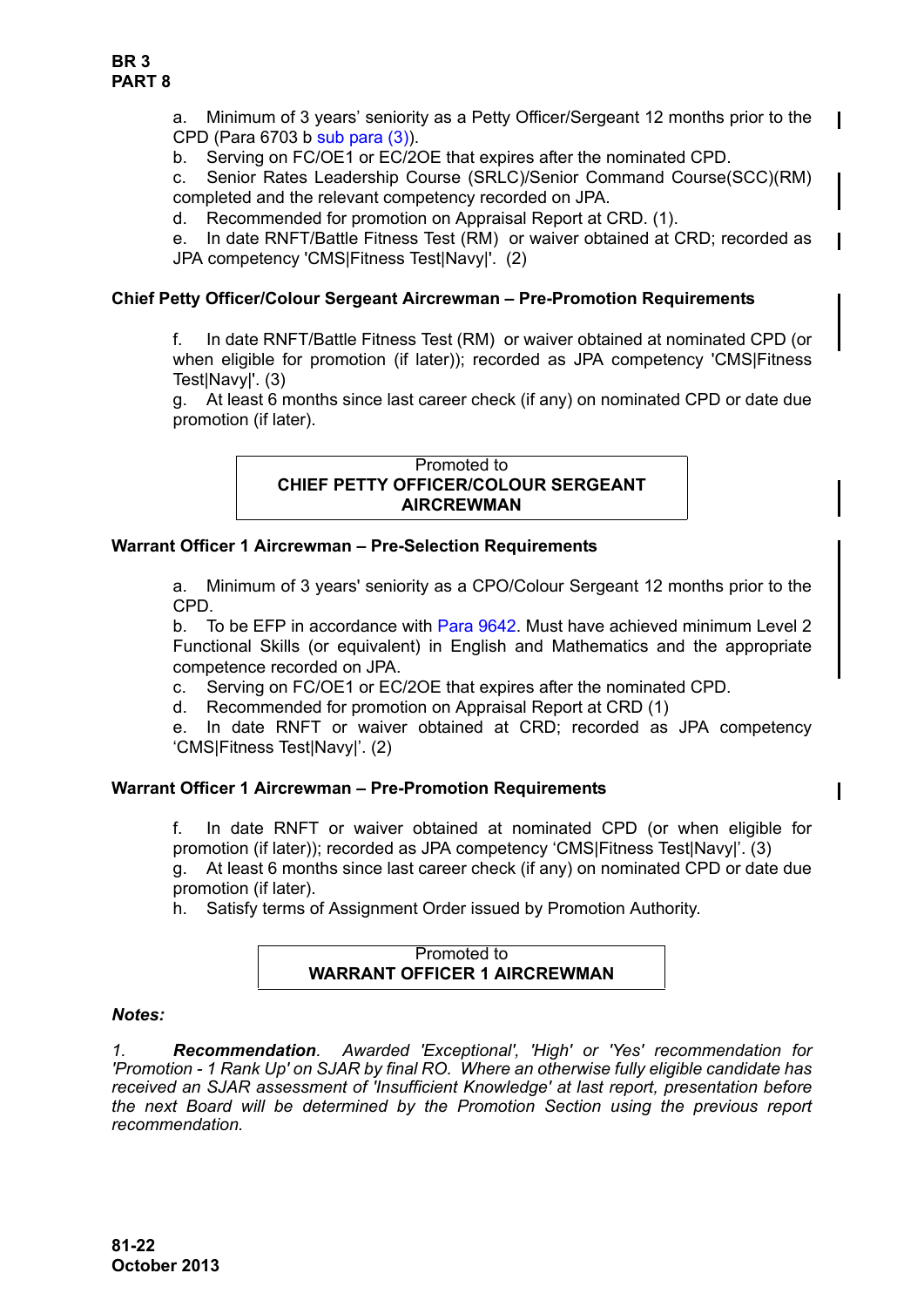*2. RNFT (at CRD). Ratings are to be in date RNFT or in possession of either a permanent medical exemption as issued by a Naval Service Medical Board of Survey (NSMBOS) or temporary exemption (as issued by the Commanding Officer) on the appropriate CRD. See Para 6720.*

*3. RNFT (at CPD). Ratings are to be in date RNFT or in possession of either a permanent medical exemption as issued by a NSMBOS or temporary exemption (as issued by the Commanding Officer) on the appropriate CPD (or later). See Para 6720.*

*4. Failure to complete Professional and/or Leadership Course. Refer to Para 6716 for rules on the impact on a rating's promotion if they fail to complete PQC and/or LRLC/SRLC before CPD or within 12 months of CPD as a result of service reasons, non-service reasons (outwith control) or non-service reasons (within control).*

### <span id="page-22-0"></span>**8109. Aircraft Control Specialisation – Qualifications for Entry**

a. **Direct Entry Aircraft Controllers:** Direct Entry Aircraft Controllers will arrive at HMS RALEIGH for Part 1 training having met the following entry criteria:

- Minimum of 2 GCSE or equivalent at Grade A-C.
- Nationality UK or Dual (British plus one other)
- Aged up to 25.
- Min RT score 72.
- Air Traffic Control (ATC) medical standard achieved.
- Visual acuity II colour perception 2.

b. **Branch Transfer Candidates:** Qualifications for transfer into the Aircraft Control (AC) specialisation are as follows:

- Able Rating or Leading Hand of Warfare specialisation.
- At time of applying for manning clearance, achieved minimum Level 2 Functional Skills (or equivalent) in English and Mathematics and recorded on JPA with the appropriate competence. To be educationally qualified for promotion (EFP) in accordance with Para 9640 and the competence "Educational|RN/RM QEPO/Sgt|Navy|" recorded on JPA.
- Nationality sole British or dual national (British plus one other)
- Air Traffic Control (ATC) medical standard achieved
- Visual acuity II, colour perception 2.
- Firm recommendation by Commanding Officer of potential for promotion to LH (Able Rating only) and suitability for transfer to the AC specialisation.
	- Free from a career check within the last six months.
- In date RNFT.

c. **Branch Transfer Application Procedure:** The procedure for transfer to the AC specialisation is as follows:

(1) *Application for Transfer*. Applications for manning clearance, for ratings that meet the entry criteria, should be made to CNPers. Commanding Officers should be satisfied that applicants have achieved high standards in their source specialisation and endorse their candidate's suitability, in all respects, for promotion to LH if applicable. Applicants will be notified by signal of CNPers decision and successful applicants will receive manning clearance pending medical and grading results. This clearance will be valid for two years.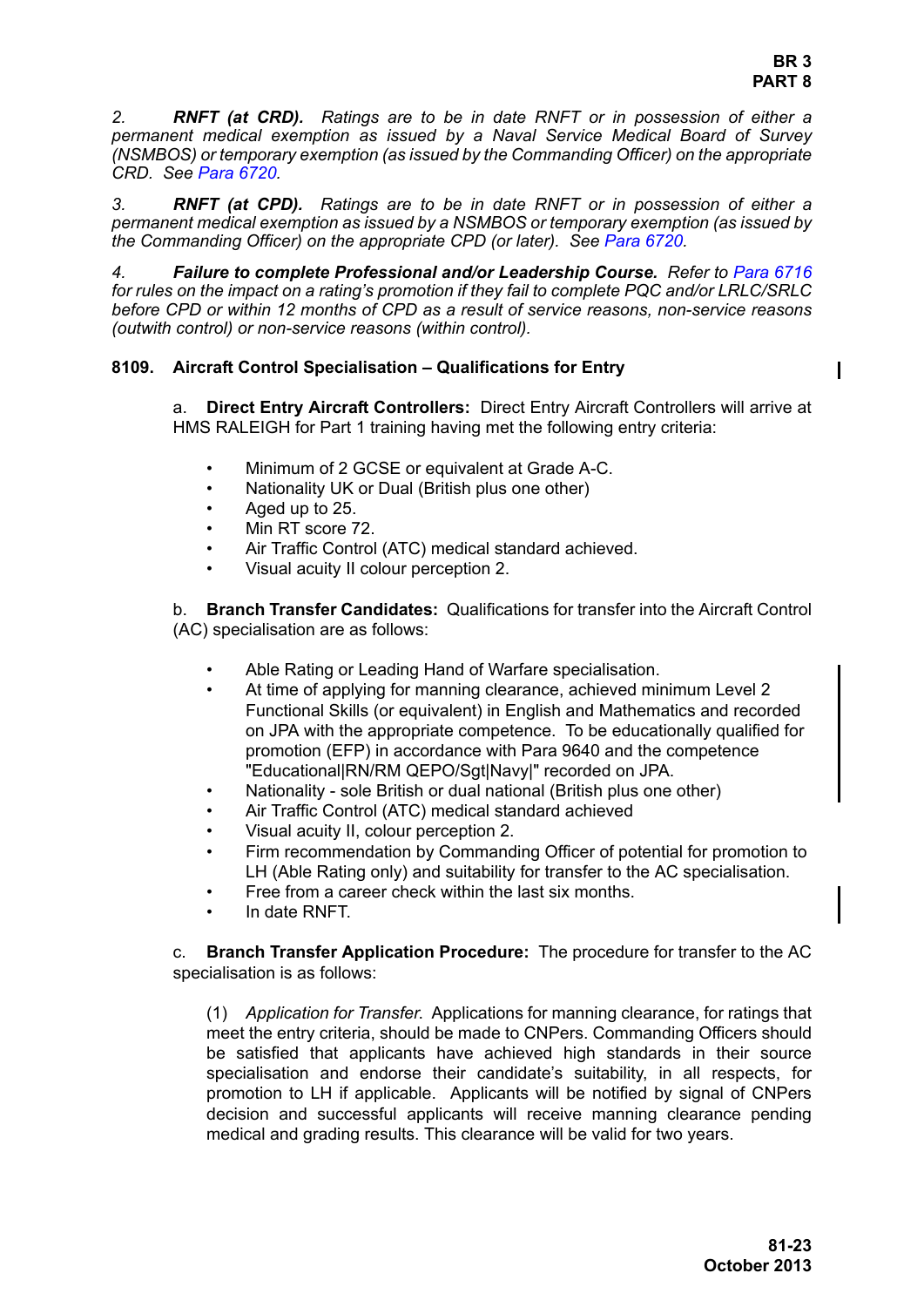(2) *ATC Medical.* On gaining manning clearance, ratings are to contact RNAS Culdrose Medical Centre to arrange an initial ATC Medical. The AC Mentor will act as a point of contact with candidate and Culdrose once manning clearance has been approved.

(3) *Fast-Track.* Applicants from a warfare background will be fast-tracked through to LACPQC, during this process the Helicopter Controller Non Tactical Course will be undertaken. This course can be undertaken prior to achieving ATC Medical.

(4) *Failure during AC Training.* Branch transfer candidates who fail to achieve the required standard on HCNT or LAC Course will be reverted to their source specialisation.

(5) *Failure of ATC Medical during transfer process.* If a candidate fails to achieve the medical standard required during the transfer process, manning clearance will be removed. This is irrespective of HCNT having been successfully undertaken.

d. **The Training Pipeline from New Entry to LAC**. Upon completion of Phase 1 training at HMS RALEIGH the AC candidate will undertake the following professional courses.

(1) *Warfare Training.* Candidates will complete a Warfare Specialist (WS) course at MWS Collingwood in order for them to obtain Action Information Organisation and Systems knowledge prior to being employed in an AB2 WS position.

(2) *Helicopter Controller Non-Tactical (HCNT).* HCNT is undertaken Post Warfare Specialist training. The course is of three weeks duration during which suitable candidates will be taught how to safely control a single rotary wing aircraft in a non-tactical environment. The course covers pre-flight briefing, meteorology, ATC regulations, NATO Control Rules, controlled approaches and aircraft emergencies.. Candidates who fail WS or HCNT training will be referred to HMS RALEIGH for re-employment. Those who pass will be made GTS upon completion.

(3) *Sea Assignment.* This assignment is likely to be 2 years in duration and maybe across a number of platforms, candidates will initially be assigned to an AB2 WS position within a FF/DD. During this assignment, they will be required to complete an AB2 WS Task-book and achieve WS OPS levels of competency. Once OPS is achieved NA(AC) should focus on completing, CBRNDC and HCNT Taskbooks to allow attendance at LACPQC at the 2 year point in their assignment. On achieving OPS, an NA(AC) is to be rated AB1.

(4) *LRLC.* Candidates will normally be assigned to LRLC immediately prior to LACPQC and therefore they should maximise every opportunity to develop CLM skills throughout their time at sea. By exception LRLC can be undertaken post LACPQC, with the approval of AV BM WO1 in the needs of the service.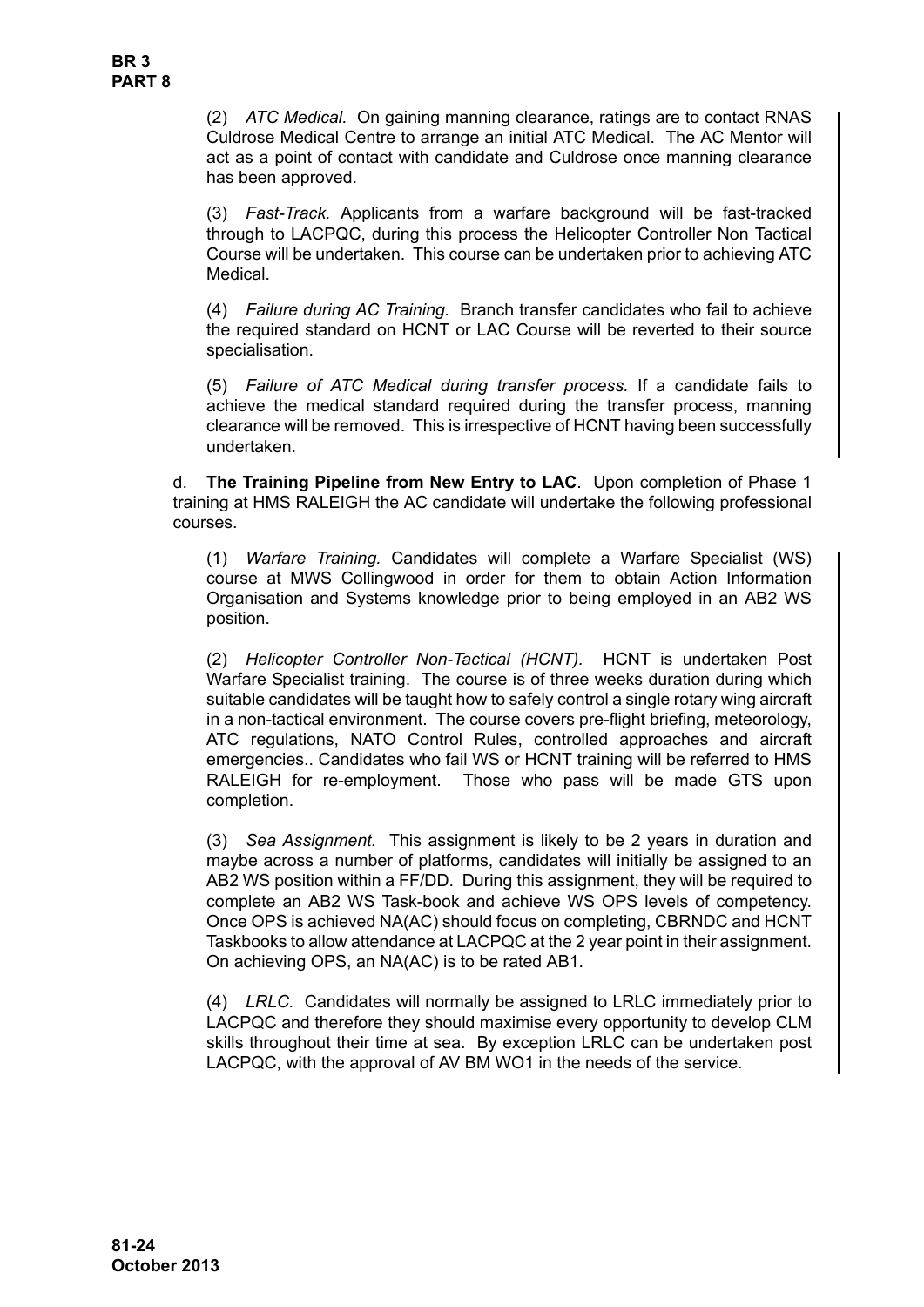(5) *Leading Aircraft Controller Professional Qualifying Course.* The LACPQC is the Professional Qualifying Course that needs to be successfully achieved in order to be rated LAC. Full Tactical Aviation Warfare and enhanced Command System training is conducted at both RNSAC and MWS Collingwood. The course concludes with up to a minimum of one week embarked in a ship controlling live aircraft at sea in order to achieve the appropriate NATO control status. NATO qualified Aircraft Controllers are then authorised to provide tactical control to all NATO aircraft subject to their NATO control grade. Successful candidates will be advanced to LAC upon completion. Those who do not achieve the required standard will be given the opportunity to re-stream into the Warfare Specialist branch as an AB1 in order for them to re-establish a career path within the Service.

e. **AC Branch Mentor**. Throughout the period that candidates spend at sea preparing for LACPQC the AC Branch Mentor will monitor the progress of each individual and in consultation with AC Career Manager and COs, he/she will load candidates onto courses to ensure the LAC Training requirement is met.

f. **Further Professional Training.** The following are courses that are available to Petty Officer Aircraft Controllers:

(1) *NATAC.* NATAC equips the LAC with the basic Air Traffic Control (ATC) knowledge that will enable the individual to conduct ATC assistant's duties.

(2) *Joint Air Traffic Controller's Course.* The JATCC is conducted at RAF Shawbury for those volunteers accepted for full Air Traffic Control training and who wish to widen their career prospects outside of the tactical environment. This course is only available for Senior Ratings and generates a 3 year return of service commitment.

- g. **Stars and Crowns.** Stars and Crowns are awarded as follows:
	- 1 star awarded upon achieving NA(AC)1.
	- 2 stars awarded upon successful completion of LACPQC.
	- Crown worn on promotion to POAC

# <span id="page-24-0"></span>**8110. Aircraft Controller Specialisation – Career and Promotion Flowchart**

**NEW ENTRANT**

a. Completed Part 1 New Entry training.

**NA(AC) 2**

b. Completed Phase 2 Training.

c. Completed AB2 WS Task-book - achieve WS OPS and awarded competency Professional|OPS for WS1 LQ50|Navy

d. In date RNFT recorded as JPA competency 'CMS|Fitness Test|Navy' (5).

#### Advanced to **NA(AC)1**

- e. Completed HCNT and CBRNDC Task-book.
- f. Recommended for advancement by CO.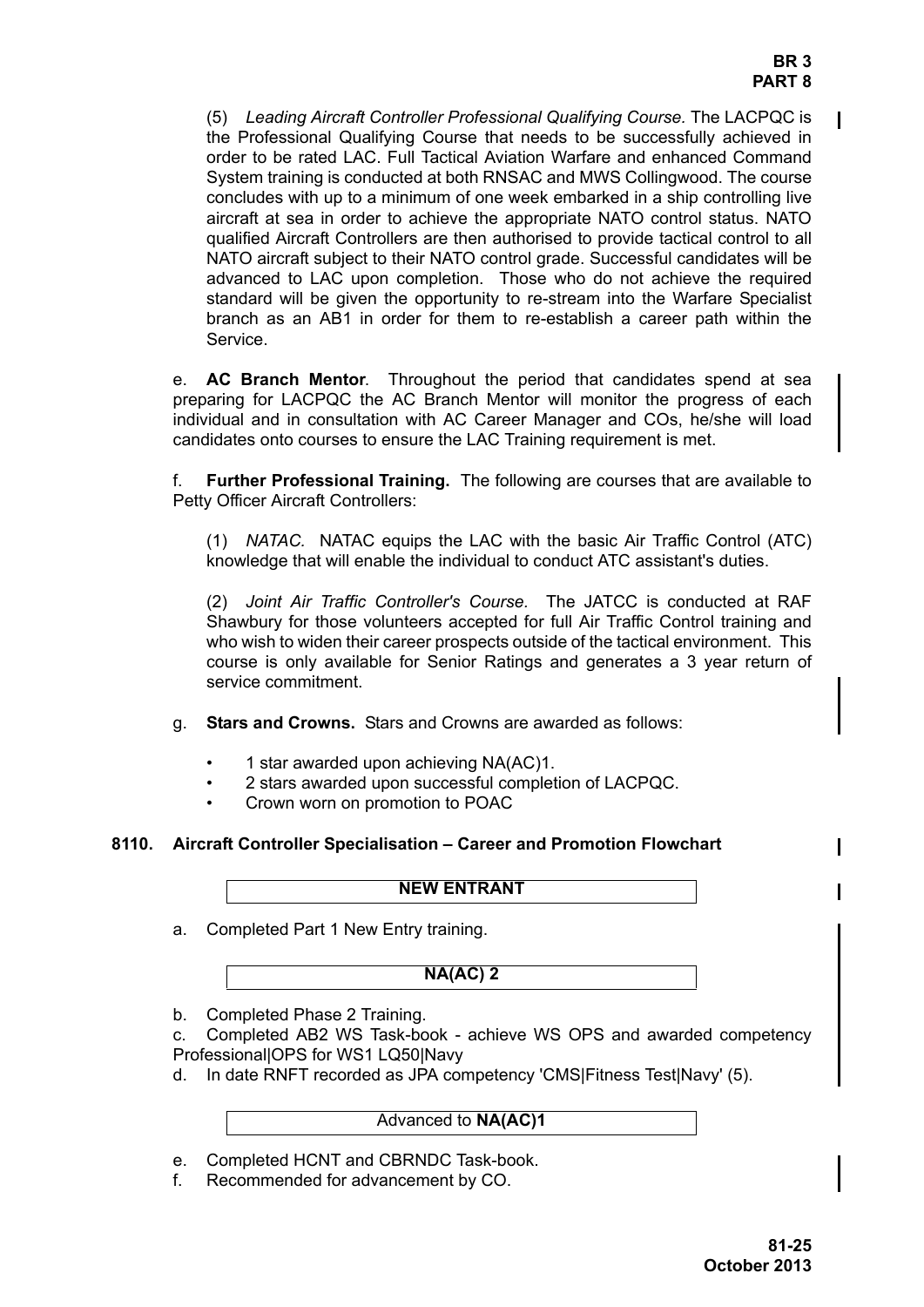- g. Completed LRLC.
- h. Pass LACPQC (1)
- i. In date RNFT recorded as JPA competency 'CMS|Fitness Test|Navy'. (5)

# Advanced to **LEADING AIRCRAFT CONTROLLER**

j. Achieve OPS as LAC.

# **Petty Officer Aircraft Controller – Pre-Selection Requirements**

a. Passed Written Provisional Qualifying Examination (PQE) for POAC.

b. Minimum of 2 years' seniority as a Leading Aircraft Controller 12 months prior to the Common Promotion Date (CPD)(Para 6703 b sub para (3)).

c. Serving on FC/OE1 or EC/2OE that expires after the nominated CPD (Para 6703  $b$  sub para  $(7)$ ).

d. Recommended for promotion on Appraisal Report at Common Reporting Date (CRD). (3)

e. In date RNFT or waiver obtained at CRD; recorded as JPA competency 'CMS|Fitness Test|Navy'. (4)

f. Achieved minimum Level 2 Functional Skills (or equivalent) in English and Mathematics at CRD and recorded on JPA with the appropriate competence. To be educationally qualified for promotion (EFP) in accordance with [Para 9640](#page-34-0) and the competence "Educational|RN/RM QEPO/Sgt|Navy|" recorded on JPA.

# **Petty Officer Aircraft Controller – Pre-Promotion Requirements**

g. Selected by Promotion Board

h. Senior Rates Leadership Course (SRLC) completed and recorded as JPA competency 'Miscellaneous|Senior Rates Leadership Course (RNLA 103)|Navy|'. (6) i. In date RNFT or waiver obtained at CPD recorded as JPA competency

'CMS|Fitness Test|Navy|'. (5) j. At least 6 months since last career check (if any) on nominated CPD or date due promotion (if later).

Promoted to **PETTY OFFICER AIRCRAFT CONTROLLER**

# **Chief Petty Officer Aircraft Controller – Pre-Selection Requirements**

- a. Minimum of 3 years' seniority as POAC 12 months prior to the CPD.
- b. Serving on FC/OE1 or EC/2OE that expires after the nominated CPD.
- c. Recommended for promotion on Appraisal Report at CRD.(3)

d. In date RNFT or waiver obtained at CRD; recorded as JPA competency 'CMS|Fitness Test|Navy|'. (4)

# **Chief Petty Officer Aircraft Controller – Pre-Promotion Requirements**

e. Selected by Promotion Board

f. At least 6 months since last career check (if any) on nominated CPD or date due promotion (if later).

g. In date RNFT or waiver obtained at nominated CPD (or when eligible for promotion (if later)); recorded as JPA competency 'CMS|Fitness Test|Navy|'. (5)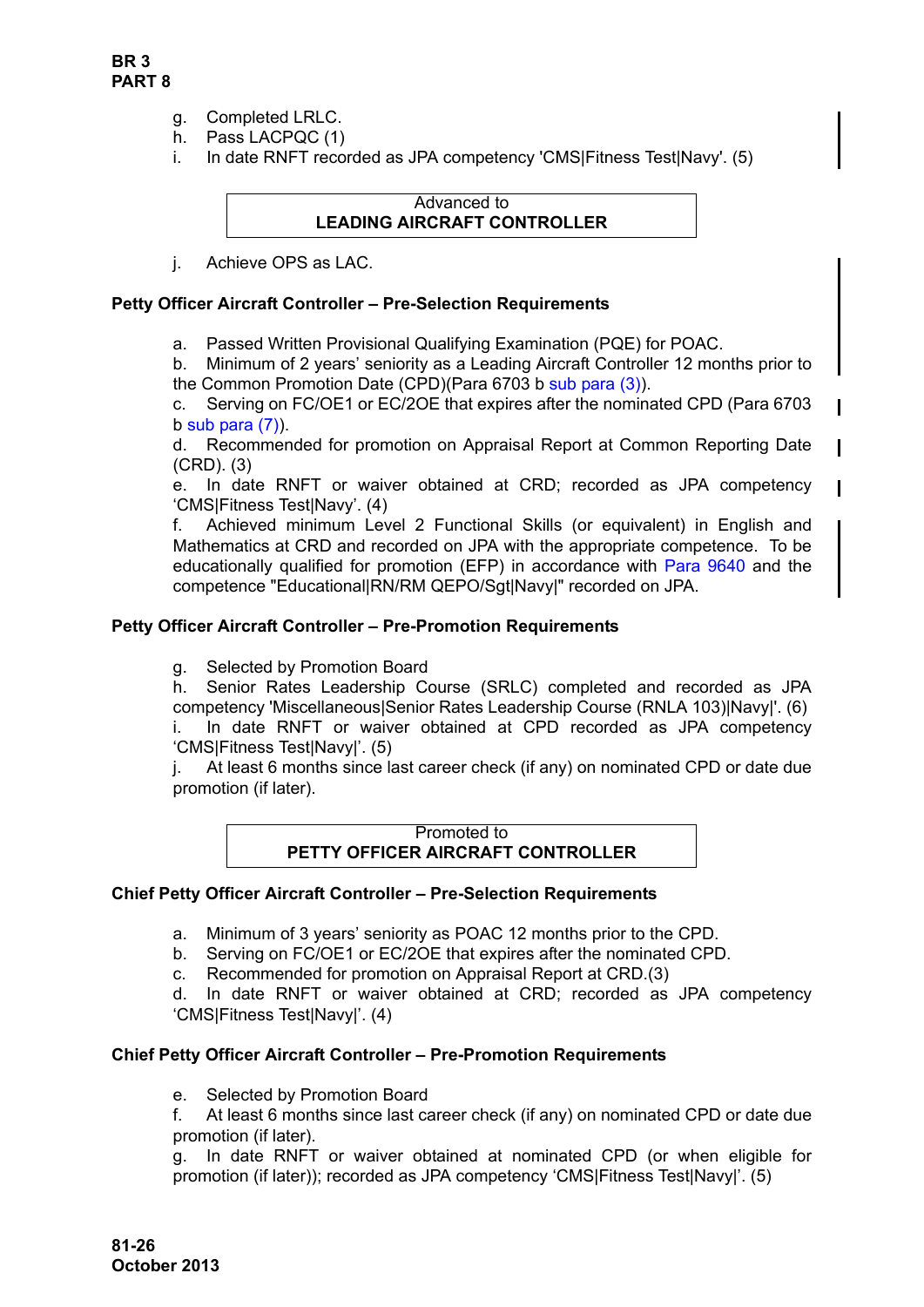### Promoted to **CHIEF PETTY OFFICER AIRCRAFT CONTROLLER**

### **Warrant Officer 1 Aircraft Controller – Pre-Selection Requirements**

a. Minimum of 3 years' seniority as CPOAC 12 months prior to the CPD.

b. To be EFP in accordance with [Para 9642.](#page-35-0) Must have achieved minimum Level 2 Functional Skills (or equivalent) in English and Mathematics and the appropriate competence recorded on JPA.

- c. Serving on FC/OE1 or EC/2OE that expires after the nominated CPD.
- d. Recommended for promotion on Appraisal Report at CRD. (3)
- e. In date RNFT or waiver obtained at CRD; recorded as JPA competency. (4)

## **Warrant Officer 1 Aircraft Controller – Pre-Promotion Requirements**

f. Selected by Promotion Board

g. In date RNFT or waiver obtained at nominated CPD (or when eligible for promotion (if later)); recorded as JPA competency 'CMS|Fitness Test|Navy|'. (5) h. At least 6 months since last career check (if any) on nominated CPD or date due promotion (if later).

i. Satisfy terms of Assignment Order issued by Promotion Authority.

## Promoted to **WARRANT OFFICER 1 AIRCRAFT CONTROLLER**

### *Notes:*

*1. Branch Transfer candidates from a warfare background will be fast-tracked to enter the pipeline at this point. They will retain their previous rate until successful completion of LACPQC. They will then be rated Leading Aircraft Controller.*

*2. The written Provisional Qualifying Examination (PQE) for Petty Officer Aircraft Controller.*

*a. General Information. The aim of the PQE is to ensure a common professional standard for ratings promoted to POAC. Due to asset and unit availability upgrading to NATO Grade B is at a premium and has therefore been removed as a prerequisite for PQE.*

*b. Examination Frequency and Content. Two PQEs are held annually as promulgated by DIN. The PQE examination is based on the content of the current POAC Advancement Study Guide and is designed to prepare LACs to undertake duties required of a POAC, including those in Air Traffic Control.*

*c. Conduct of Examinations. The PQE is set, marked and administered by RNSAC, RNAS Yeovilton. The examination consists of a single written paper in two parts, which is sat and invigilated in the applicant's parent ship or establishment, in accordance with the instructions accompanying the paper.*

*d. Applications. Applications to sit the PQE are to be made to 2i/c, RNSAC, RNAS Yeovilton. Applications, in triplicate, on Form S442 should reach RNSAC at least 21 days prior to the promulgated date of the PQE.*